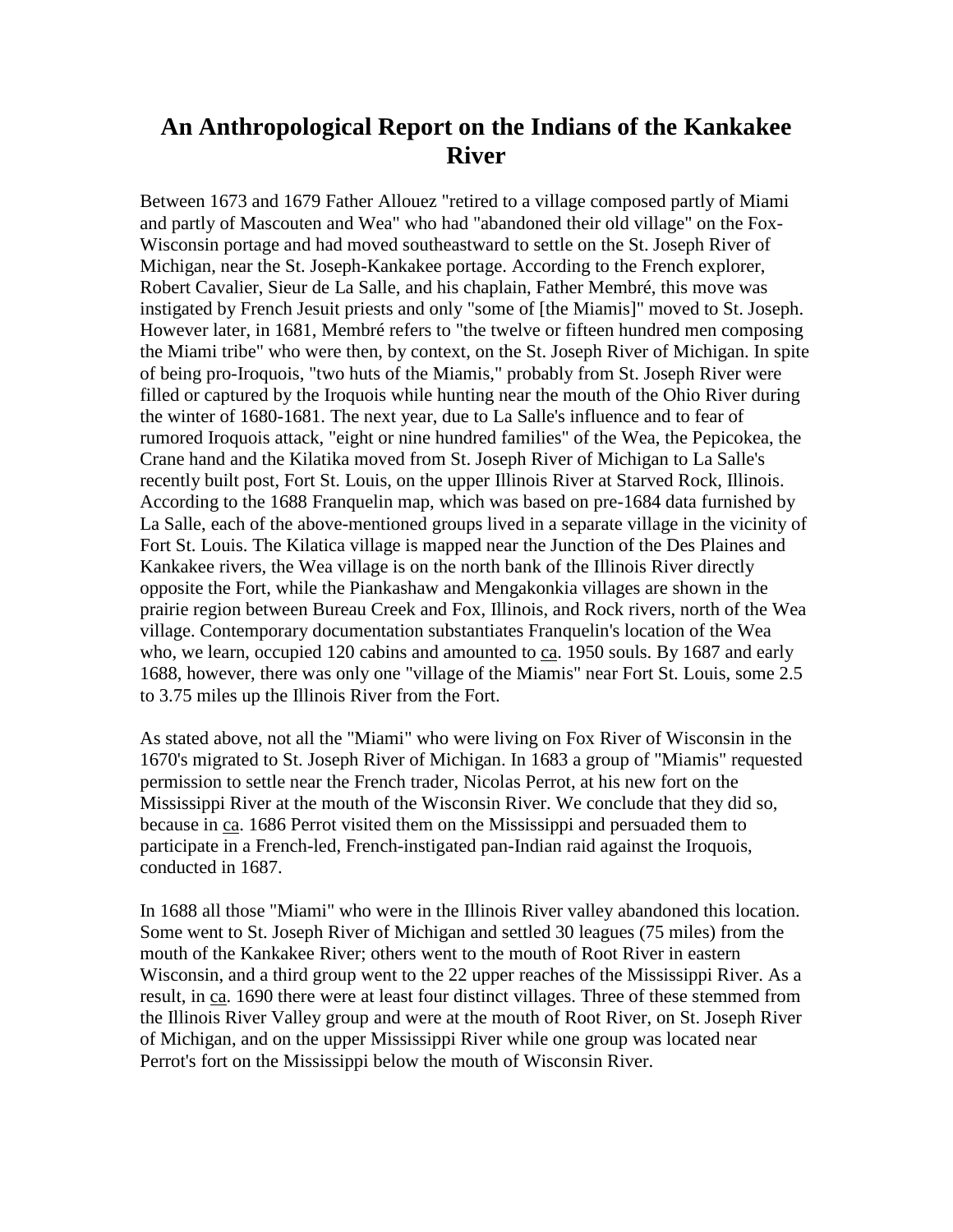The so-called "Miami" group which went to the upper Mississippi was, we conclude, the Piankashaw. We know that this group formerly resided on Illinois River, and in the writings of Jean François Buisson de St. Cosme, a Seminary priest, it was stated in 1699 that the Piankashaw had "formerly dwelt at the falls" of the Mississippi. St. Cosme probably meant the rapids near the mouth of Rock River; the Falls of St. Anthony at present St. Paul, Minnesota, were too far north for any "Miami" group during this historic period.

The "Miami" group that lived on the west bank of the Mississippi River and was mentioned by Perrot in ca. 1690-1695 was also this same Piankashaw group. This group, according to Perrot, had promised to remove to Marameg, in order to provide more adequate support of the French in the latter's conflict with the Iroquois. Prior to making this promise the Piankashaw had been invited to settle on the St. Joseph River of Michigan where another group of "Miami" lived, but they had refused to do so because the French commander of the St. Joseph River post had refused their request for powder and lead.<sup>24</sup> Whether these Piankashaw went to Marameg or not is unknown.

By combining various statements made by Perrot with comments of St. Cosme, we learn that there were two distinct groups of Piankashaws in Wisconsin during the last decade of the 17th century. One, as we have seen, lived at the falls of the Mississippi, probably on the west bank of the river; another village of Piankashaws, Pepicokeas and Mengakonkias was located at the portage of the Fox and Wisconsin rivers.

In 1702, there still was a "Miami" village "at Wisconsin [River] on the Mississippi."

In 1695 it became part of official French policy to draw the "Miami" (Wea) then living in the west, farther eastward, to serve as a bulwark against possible Iroquois raids. Within a year this removal of the Wea seemingly was effected, for in 1695 Father Francois Pinet, a Jesuit Missionary, established the Mission of the Guardian Angel at Chicago. The "Miami" who lived in the immediate vicinity of this Mission had formerly come from the Mississippi and were Wea.

The Wea continued in the vicinity of Chicago. In the fall of 1698 St. Cosme visited the Mission of the Guardian Angel and saw two Wea villages. One, containing over 150 cabins (ca. 2400 souls) was near the Mission; the other, almost as large as the first, was a league (ca. 2.5 miles) up the Chicago River. A third village,of Piankashaws,was at that time on the Illinois River, a short distance below the Junction of the Des Plaines and Kankakee. None of the villages were occupied in the fall of 1698, all the Indians being away on their winter hunt. Where they were hunting is not stated, but we learn that two years later a party of Weas passed the winter of 1700-1701 in the vicinity of Chicago.

According to a memorandum dated June 20, 1702 and written by Pierre Moyne, Sieur d'Iberville, Governor of Louisiana, there were at that time five distinct locations for "the Miamis:" Chicago, St. Joseph River of Michigan, forks of the Illinois River, "at Wisconsin on the Mississippi," and "Atihipe-Catouy [?]." From previous information it is possible to identify the groups at two of these locations. The Weas we know were at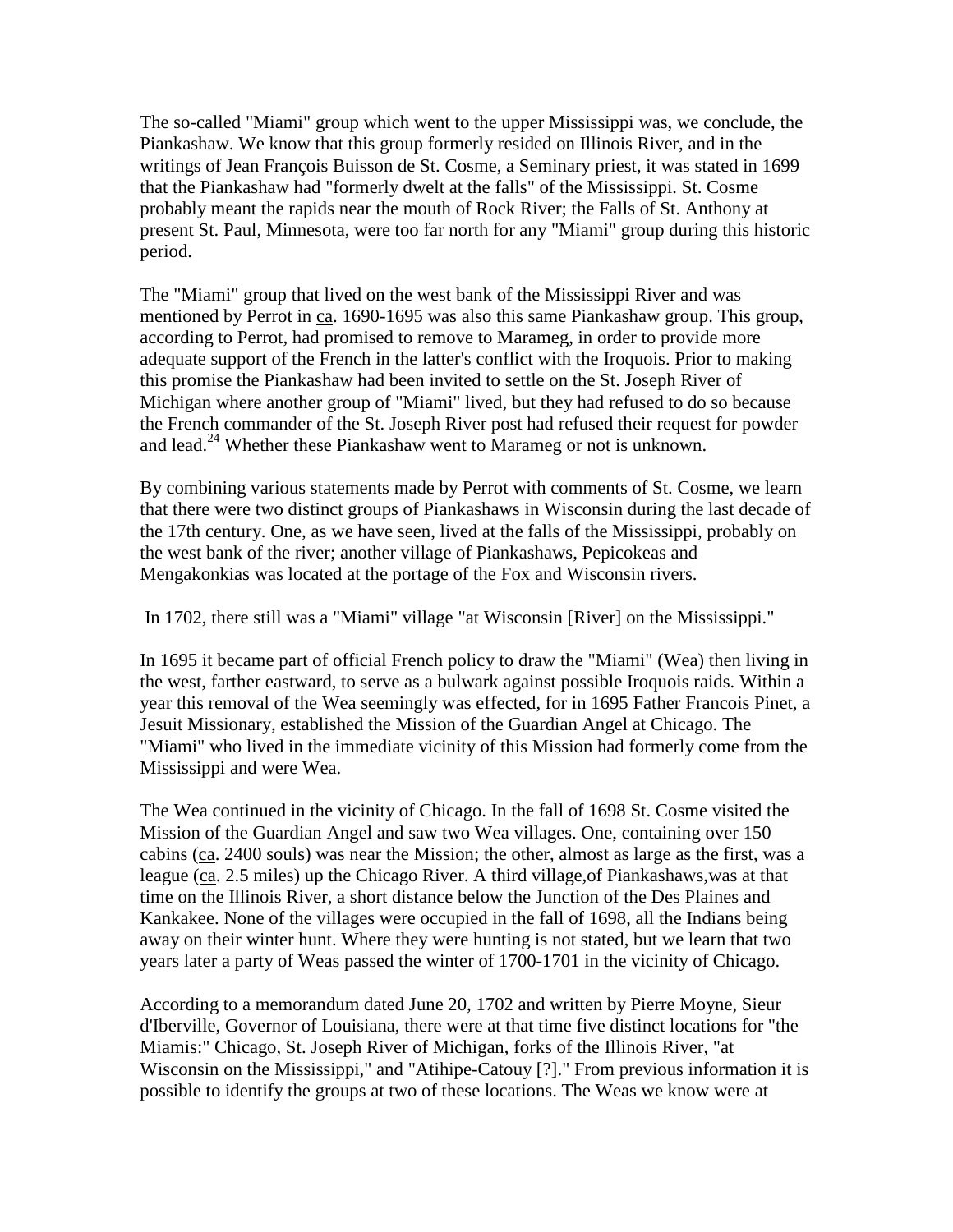Chicago, and the Piankashaws at the junction of the Des Plaines and Kankakee rivers. We also conclude that some Piankashaws, Pepicokias and Mengakonkias were then "at Wisconsin on the Mississippi.'' This identification is borne out by the fact that prior to 1702 the Piankashaws had been raided by the Sioux and Iowa Indians and in 1700, in conjunction with other Central Algonquian groups, the Piankashaws set out to wreak their vengeance upon the Iowa or Osage. However, it is apparent that this Piankashaw, Pepicokia, Mengakonkia village was not located on the banks of the Mississippi River. A Louisiana trader, Pierre Charles Le Sueur, did not mention any sign of an Indian village on the Mississippi near the mouth of the Wisconsin when he went up

The French in that same year (1718) sent to the post at Ouiatenon the younger Sieur de Vincennes, Francois Margane de la Valterie, who had taken over his uncle's role of being the chief intermediary between official French policies and the "Miamis," and who later became identified especially with the Piankashaws.

Philippe de Rigault, marquis de Vaudreuil, Governor of Canada in reporting to the Council of the Marine in France in October 1720 French troubles with the Fox Indians and the success of French policy of withdrawing "Miamis" and "Ouyatanons" from their locations which were too close to English and Iroquois influences, says

According to advices received from St. Joseph River and the Ouyatanons post, some savages of that nation, to the number of forty or 50, have gone to settle at the Teatiky (Kankakee), and it was hoped that the rest would follow Them this autumn. It is, however, to be feared that the Pianginchias, who are more numerous than all the rest, may decide to remain where they are; for they have been solicited by the Canadians who have fled to Caskakias; Who have told the savages that they would take care to bring them merchandise, and that the officer who was in command in the country of the Ilinois, claiming that they were his dependents, was on the point of having their post occupied by an officer with a garrison. This, according to my views, is wholly prejudicial to the welfare of this colony and to the union which ought to exist between the Ouyatanons and the Miamis; for they are one and the same nation, having separated into two bodies on account of the jealousy of the chiefs who formerly governed them. Besides, that nation has never been considered as belonging either to the Illinois country or to Louisiana.

Vaudreuil concludes his letter by saying that every effort will be; made to move the Miamis to St. Joseph and to persuade all of the "Ouyatanons" to remove to the Kankakee. In this report Vaudreuil divides the "Miami" into Miamis and Ouyatanons, lumping in the second category at least the Piankashaws in addition to the Weas, with his statement that the Piankashaws were the most numerous of the Ouyatanon groups. Whether any of the Piankashaws were among the 40-50 Indians who did move to the Kankakee in response to French solicitations is not known. Apparently the majority, at least, intended to remain on the Wabash.

Vaudreuil's report reflects, also, in addition to French concern with English encroachments, another factor which influenced French relations with Indian groups in the Illinois-Indiana area--the squabbling over Jurisdiction and the rivalry that existed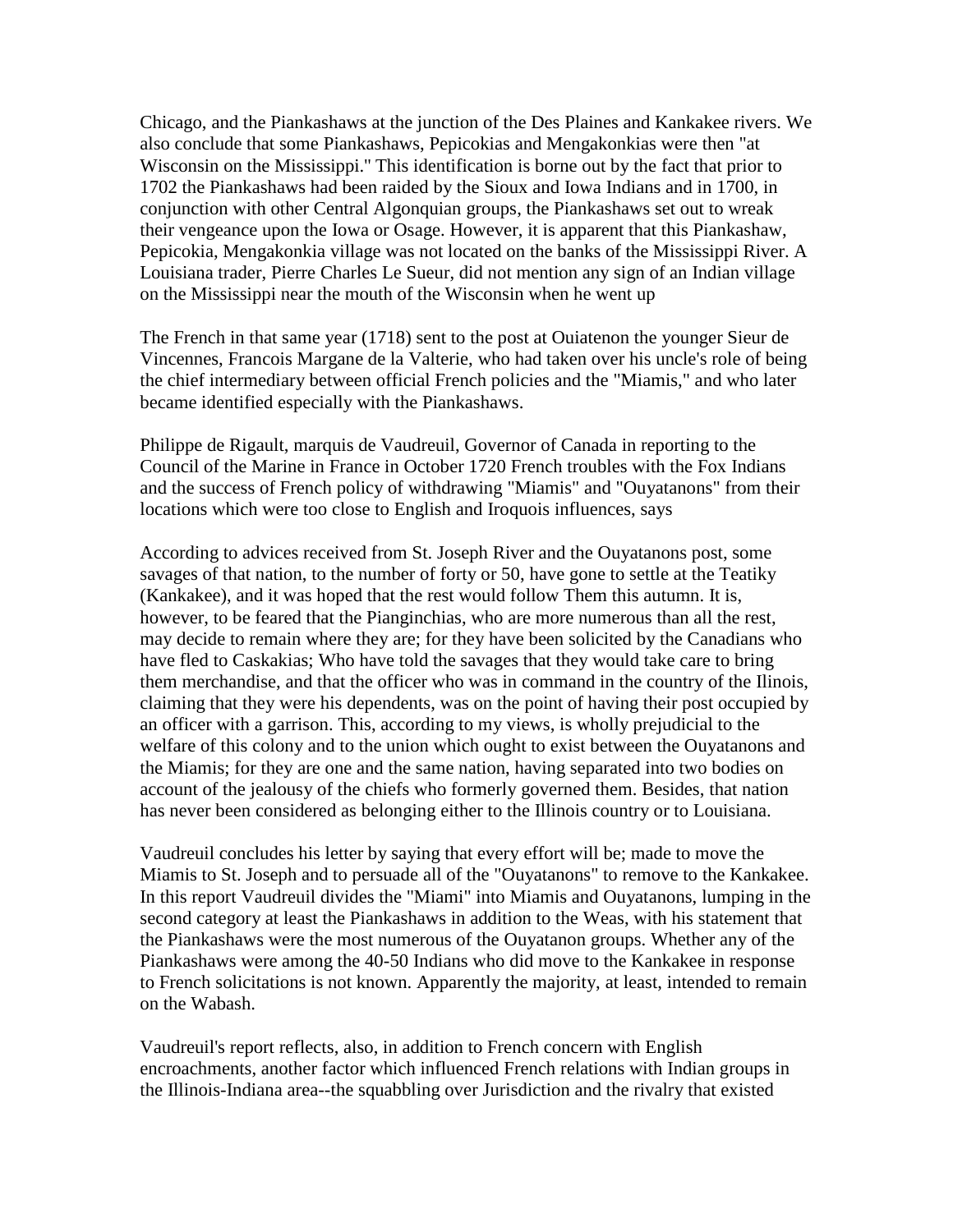between the several French governmental divisions in the New World. The Kankakee River to which the French wanted them to move was the site of one of the Piankashaw's earlier villages.

Vaudreuil's fears about the non-cooperation of the Wea's groups in moving to the Kankakee River were realized by the fall of 1721. The "Weas" refused to move to the Kankakee village "en masse," and those few "Weas" who had gone there abandoned the location "on finding that the rest of the nation would not come".

Piankashaws may have been located on the Wabash River as early as 1708, and were certainly living in a village in the vicinity of Ouiatenon, near the location of the presentday city of Lafayette, Indiana, by 1718. An effort was made by the French to attract the Piankashaws to settle on the Kankakee River in 1720 and 1721, but only a few of them moved there and these stayed only a short time. La Salle's lieutenant in his explorations and at the Illinois colony, it is apparent that the Piankashaws who had a village a short distance downstream from the juncture of the Kankakee and Des Plaines rivers in 1698 had moved there a few years before from some place on the Mississippi River. Hence any mention of a "Miami" village or chief located on the Mississippi in the 1690's and early 1690's possibly could have been a reference to a Piankashaw village or chief. Some references to Miami being on the Mississippi follow. In about 1686 Perrot went to a "Miami" village located on the Mississippi River to induce the warriors to join in a French-inspired war against the Iroquois Indians. By the end of 1688 all the "Miami" groups around Fort St. Louis had dispersed, and a part of them had gone "to the upper Mississippi."

About 1690 a "great chief of the Miamis" who visited Perrot at a trading establishment located on the Mississippi River below the mouth of the Wisconsin River said his village was "four leagues [ca. 10 miles] farther down." During this winter Perrot again tried to enlist the "Miamis" of the area in the French war against the Iroquois. In response, all of the "Miamis," assembled at Perrott's post. They agreed to go in small groups against the Iroquois, but intended instead to join the Fox and Mascouten Indians in an attack on the Sioux. Perrot stopped this dereliction with some difficulty.

About the same time [ea. 1690-91] the French were also trying to arouse, with success this time, the ''Miamis" of "Maramek" (see map) to make war on the Iroquois.

Some time later the "Miamist" and Sioux renewed their friendship at a French post opposite a lead mine on the Mississippi River. From here they sent word to a village of Miamis, established on the other side of the Mississippi to come to the post for a council. When the "Miamis" arrived at the post they were informed that they would be of more use to the French in their war against the Iroquois if they moved and were told that they would receive no more war supplies unless they aided the French in this way. (Idem) This "Miami" group promised: to locate their fires at Maramek. They would have done so at the Saint Joseph River at the solicitation of the chief of that district; but his refusal to furnish them gunpowder and balls gave them too unfavorable an opinion of his avarice to attract them to a union with him."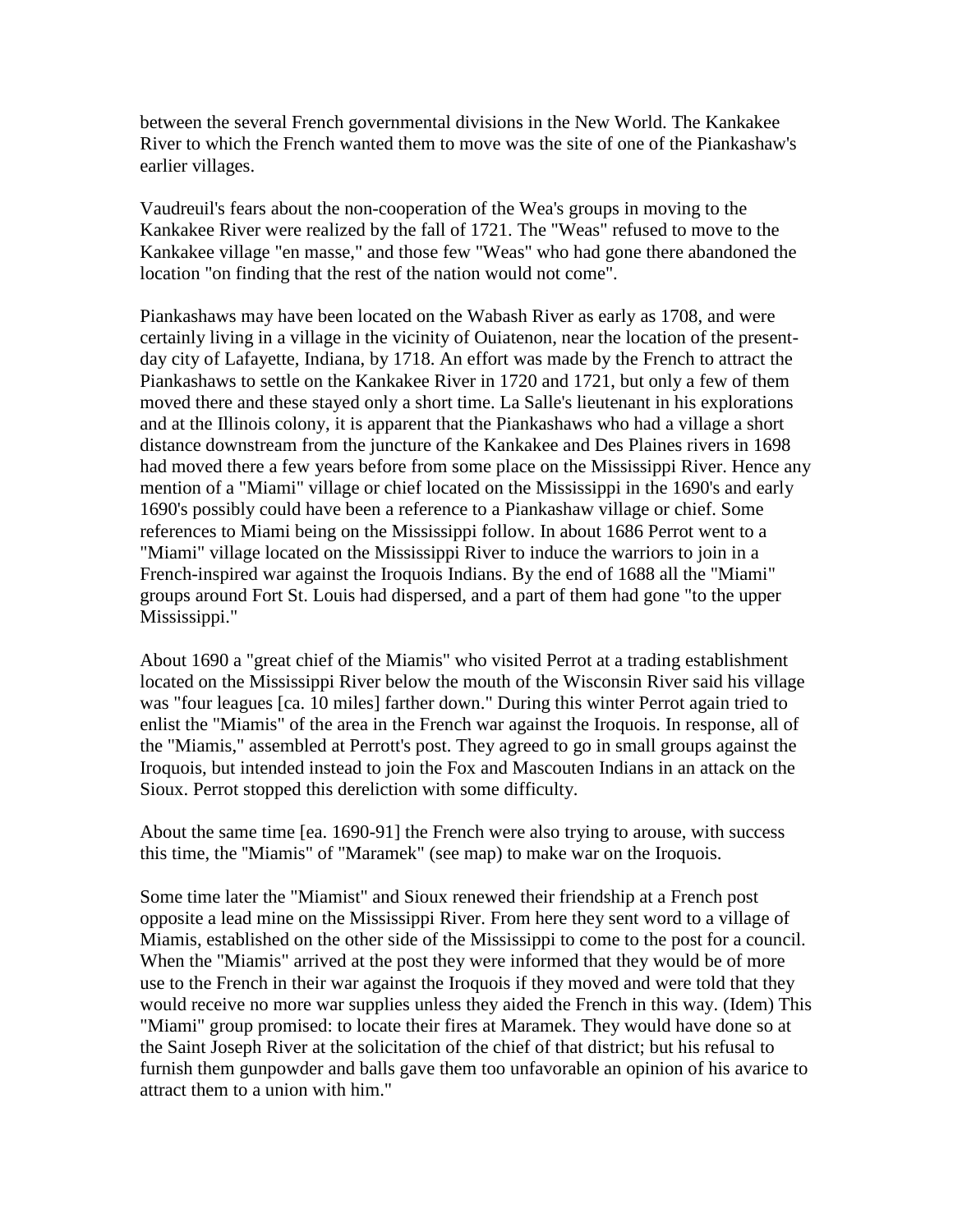Whether this group did move there to join the other "Miamis" of that location is not known. Some time later Perrot visited the "Miamis" at Maramek

On his arrival he announced to them that Onontio [i.e., the Governor of Canada] gave positive orders that they should quit their [present] fires, and light them at Saint Joseph River.

Perrot then went on to visit the Sioux who were on the warpath because of a recent disastrous attack on them by the Mascouten and Fox Indians. And although the "Miamis" sent back to the Sioux some prisoners taken by the Mascoutens and declared, through Perrot, their sympathy, and the Sioux expressed a willingness to renew their friendship Perrot apparently still felt they were not to be trusted. In consequence, he advised the "Miamis" not to rely on the Nadouaissoux, and they [i.e., the "Miamis" were more than ever attracted to the idea of abandoning Maramek in order to settle on Saint Joseph River, as Onontio had commanded them. They were given two hundred pounds of gunpowder in order to procure subsistence for their families while on the journey, and -to kill any Iroquois whom they might meet"

The Sioux did attack the "Miamis" and killed many of them. The "Miamis" fled, abandoning many supplies. Immediately after this attack a mixed village of "Miamis" consisting of "the Pepikokis, the Mangikokis, and the Peouanguichias [Piankashaws]" is mentioned, located near the Fox Winsonsin River portage Perrot brought Fox and Kickapoo Indians to these "Miamis" as allies to help them avenge themselves -against the Sioux. The mixed war party then did attack the Sioux, with Piankashaws as one of the participating groups.

In a memoir written in 1695, Antoine de la Mothe, Sieur de Cadillac, who was for a time commandant at Michillimackinac and later founded Detroit, describes the country and peoples, especially in the vicinity of Michillimackinac. He mentions the Piankashaws briefly, giving as their location some indefinite place west and north of the 'Miami" village on the St. Joseph River at the southeast end of Lake Michigan. He writes:

Next we find the River of Saint Joseph. There was a fort there, with a French garrison, and there is a village of the same tribe, the Miamis. This post is the key of all the tribes bordering the north of Lake Michigan, for there are no villages on the southern part, on account of the raids of the Iroquois; but up country to the north, and towards the west, there are several including the Mascoutens,.... Peanguiseins? [Piankashaws], Peaourias [Peorias], Kickapoux, Ayouez, Sioux and Tintons"

It seems probable that the Piankashaws settled on the Illinois River near the mouth of the Des Plaines River, where St. Cosme found them in 1698 (see below), not long after the attack on the Sioux, but, to Judge from Cadillac's statement (quoted above), possibly this was not before 1695.

St. Cosme, writing in January of 1699 about a trip he had Just made from Michillimackinac to "Arkancasn country in the Mississippi valley, described the location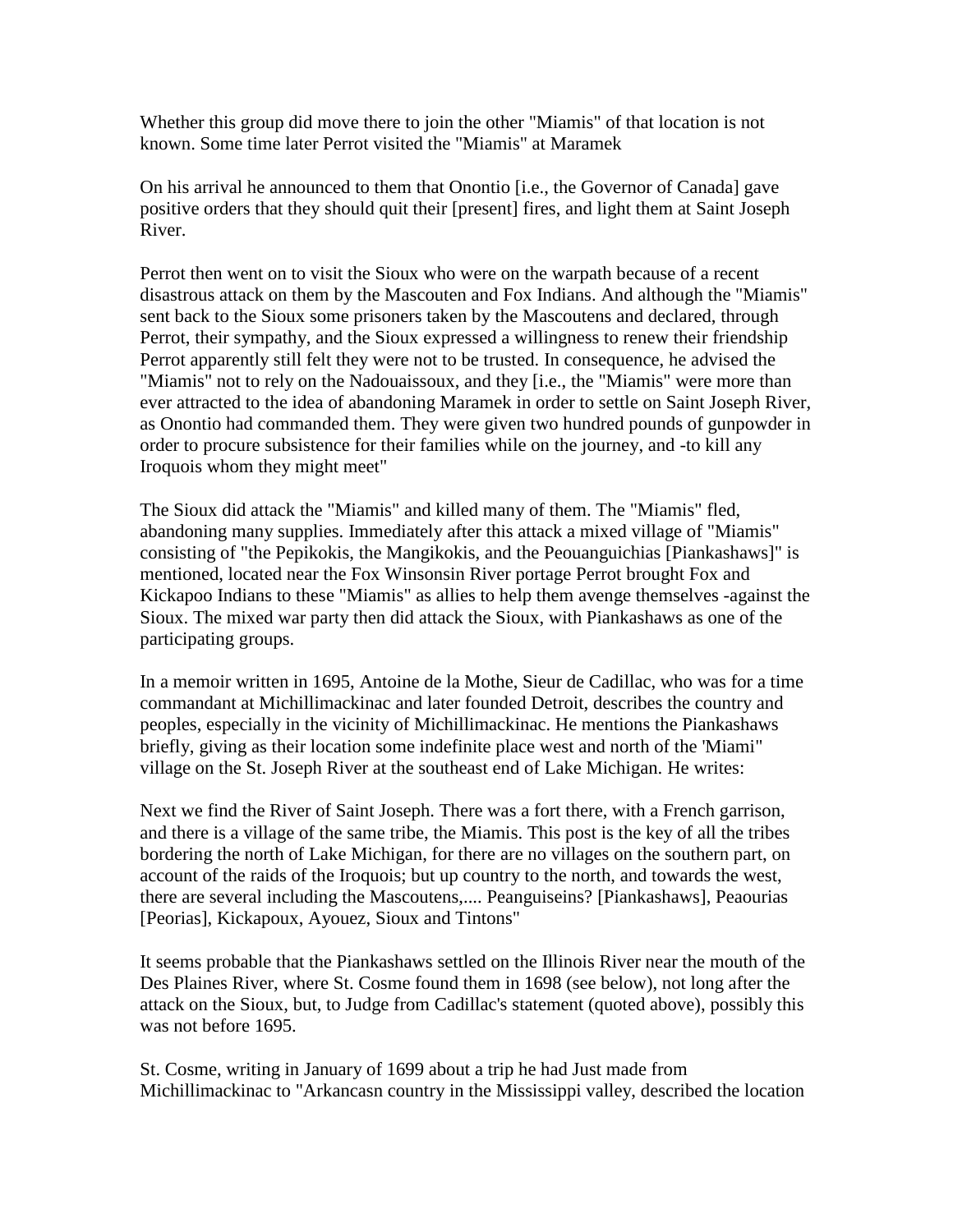of a Piankashaw village as somewhere in the meadows along the Illinois River not far from the juncture of the Des Plaines and Kankakee rivers. On the 11th of November 1698 his party came to the river Teatiki (Kankakee River), which is the true river of the Illinois, that which we descended being only a distant branch. We put all our baggage in the canoe, which two men paddled, while Monsieur de Tonty and ourselves, with the remainder of our men, proceeded by land, walking all the time through fire prairies. We came to the village of the Peangichias, Miamis who formerly dwelt at the falls of the Micipi [Mississippi] and who have for some years been settled at this place. There was no one in the village, for all had gone hunting. That day we slept near Massane [Mazon Creek in Grundy County, Illinois, a small river which falls into the River of the Illinois.

What St. Cosme meant by the "falls" of the Mississippi is uncertain. He could have been referring to the rapids in the Mississippi near the mouth of Rock River. Deliette, in a memoir written in the early 18th century, discussed his experiences and conditions in the Illinois country from 1687. In speaking of the Weas of La Salle's colony he says: During four consecutive years that I remained with the Wea at Chicago, which is the most considerable village of the Miami, who have been settled there for ten or twelve years, I have found no difference between their manners and those of the Illinois, nor in their language either. The only difference is that they remain settled in one place only a very short time.

The year that I first came from France 1687, they were settled on this side of the old fort [Fort St. Louis]. A year later they separated, part to go to the upper Mississippi, and the others to the St. Joseph River and to the mouth of the Root River) which empties into Lake Michigan twenty leagues on this side of Chicago, toward the north. These latter remained only a very short time, as well as those who went to the Mississippi. They went to form a village at the river Grand Calumet which also empties into this lake twelve leagues from the Chicago toward the south and at the fork of the Kankakee River. Three years later part of them left to go to the banks of the Wabash, where they still remained when I came down in obedience to the orders which Monsieur the Marquis de Vaudreuil had sent me. Those who went to the St. Joseph River remained there up to the time when Monsieur de la Mothe invited them to come nearer to the Strait [i.e., Detroit]. This nation was not useless to us at the time when we had war with the Iroquois. This is especially true of those on the St. Joseph River, owing to the frequence with which parties of these savages went among them, who rarely returned without making a successful attack.

This nation, I believe is as populous as the Illinois. It is composed of six villages, which are Chachakingoya [Atchatchakangouens], Aouciatenons [Weas], Anghichia [Piankeshaws], formerly Marineoueia, Kiratikias [Kilaticas], Minghakokias, and Pepikokia.

This version of early "Wea" movements in general agrees with other information available on those groups. To judge from the last paragraph quoted above Deliette was using the term Wea generically here, as was done by other French writers in the early 18th century, as well as in reference to a particular Miami group. The name "Marlneoueia," said by Deliette to be an earlier name for the Piankashaws, has not been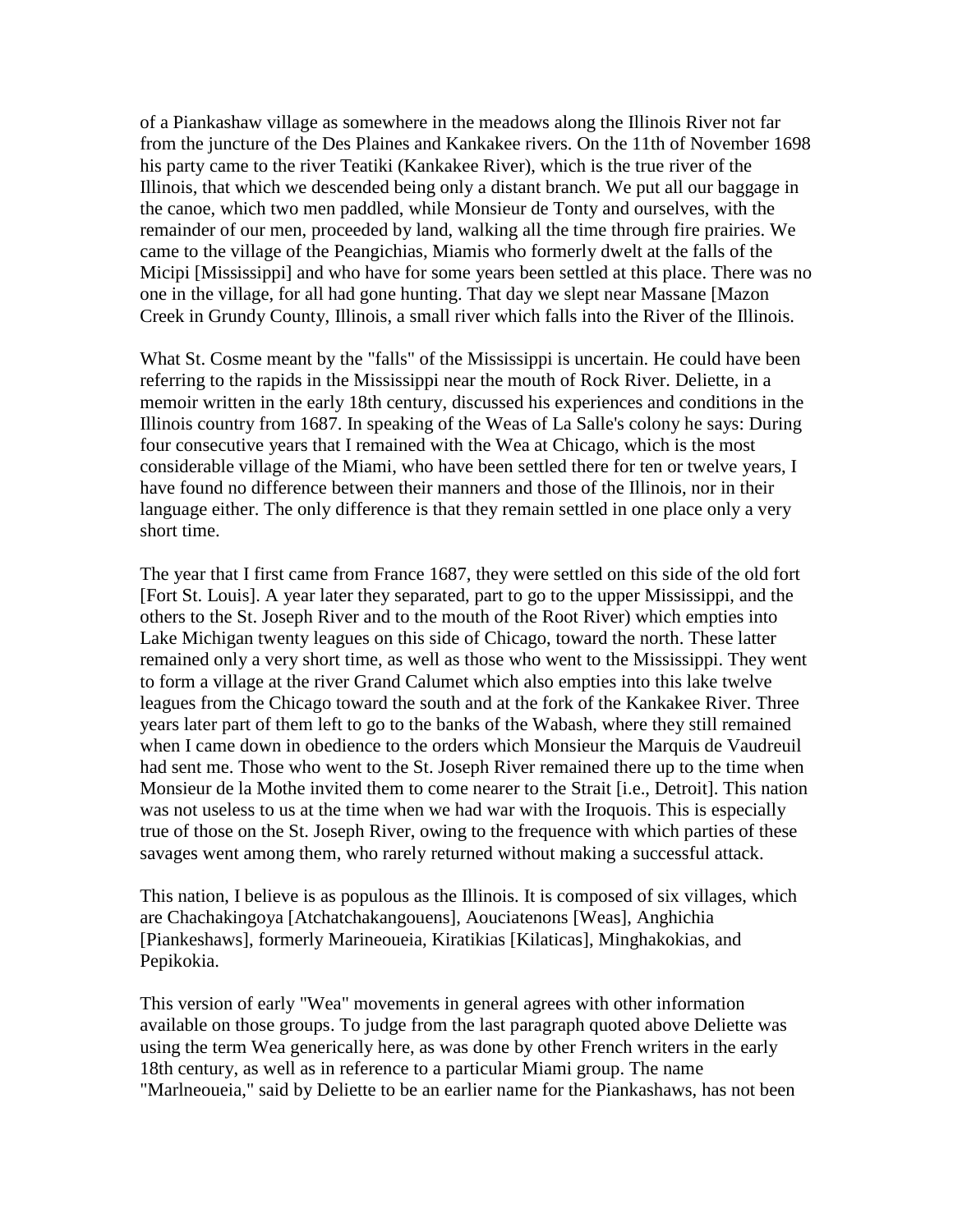round in other sources. With respect to Piankashaw movements, Deliette describes the "Miami" dispersal from the Illinois country by the end of 1698, one group of whom went to the "upper Mississippi," stayed there a short time, and then formed a village at the fork of the Kankakee River" (the Juncture of the Des Pleines and Kankekee rivers)--the location where St. Cosme found a Piankashaw- village in 1698. The "upper Mississippi" may be the same as St. Cosme's "falls" of the Mississippi. Part of this village then went "to the Wabash" where they stayed for a number of years. This last statement agrees with the location of Piankashaw and Wea villages on the Wabash River by 1718, as described below.

It seems possible that not all of the Piankashaws were located in the village near the Juncture of the Des Plaines and Kankakee rivers by 1698, and that they may have also been somewhere west or north of that village. Jesuit Father Pierre Gabriel Merest, for example, who was assigned to the mission in the Illinois country, in a letter to Pierre Charles La Sueur, a French trader who was going on an exploring and trading expedition into Sioux country to the west of the Mississippi, wrote the following in July of 1700

I have the honor of writing to warn you that the Peanquichas have been routed by the Sioux and the Ayavois. They have combined with the Quicapous and some Mascoutins, Renards [Fox] and Metesigamias and are going to wreak their vengeance, - not upon the Sioux, for they are too much in fear o! them, - but perhaps on the Ayavois or on the Paoutes, or, more probably, on the Ozages, for these last suspect nothing, while the others are on their guard. As you may fall in with the allied tribes, you should take precautions against any attack from them) and prevent them from approaching you, for they are treacherous and not to be trusted.

In 1702, Pierre le Moyne, Sieur d' Iberville, Governor Of Louisiana, in a memorandum, which included a statement of what he thought, ought to be done about controlling the Indians in the Illinois-Lake Michigan area, mentions "a hundred" (families? men? persons?) "Miamis" who were "still at Wisconsin on the Mississippi." Another "hundred families [ca. 400 persons] "were settled "at the fork of the Illinois River [Juncture of the Kankakee and Des Plaines rivers]." These locations could equate with Deliette's village at the "upper Mississippi and "at the fork of the Kankakee River," or with the village of Piankashaws which, St. Cosme mentioned in 1698 located near the juncture of the Kankakee and Des Plaines rivers who had come there a short time before the "falls of the Micipi [Mississippi, especially if the Piankashaw were not all in a single village unit and some families had not moved to the Juncture of the Kankakee and Des Plaines rivers. From what is known of later Piankashaw Indian movements (e.g., their establishment of two villages on the Wabash River, discussed below) it is obvious that they did not always move as a unit.

D'Ibervillels statement is as follows: The Miamis, who hate withdrawn from the banks of the Mississippi and gone to Chicago for the convenience of beaver-hunting, and those at Atehipi-Catouy and St. Joseph's River, would come readily and gladly to the Illinois River, where they would be united with a hundred of their own tribe who are still at Wisconsin on the Mississippi, and another hundred families who are settled at the fork of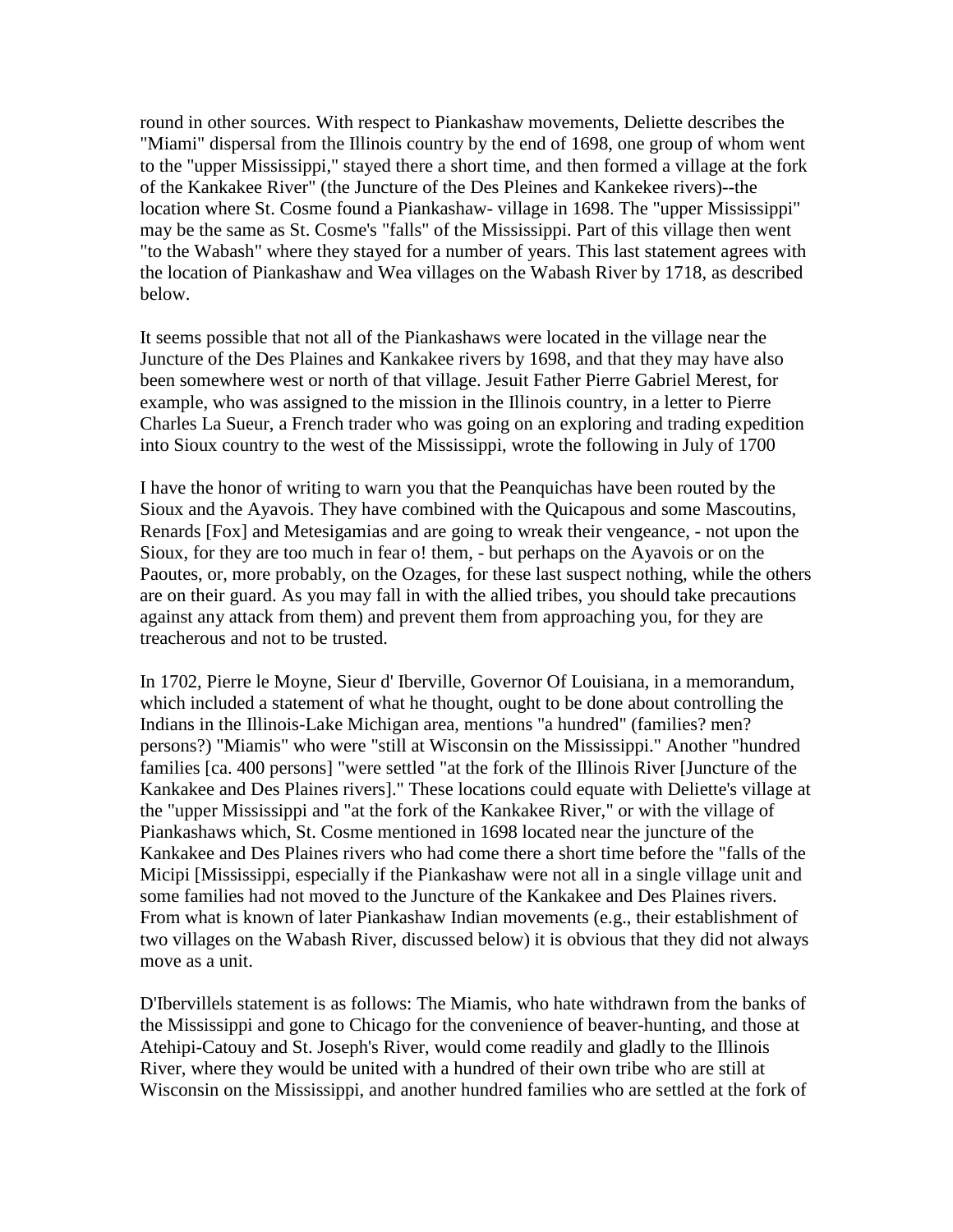the Illinois River. That would make another 450 men [ca. 1,800 souls], armed with guns, who would be taken from the beaver trade and be set to hunt for ox-hides and skins of roebucks, stags, hinds and small animals; and the King would no longer have to keep a garrison at the fort of the Miamis, 30 leagues up a river, where it has been supposed to be necessary for protecting the wives of sixty Miamis and thirty Hurons who went and settled there. The expense, what with sending canoes and the cost of presents, amounts to over 1000 livres a year. We need only cease to keep a garrison and a French commandant there, they will then move nearer to Detroit or the Mississippi, - if not, we should abandon them, and not trouble about it. In speaking of the Miamis, I do so after arguing the matter out with Father [Jacques] Gravier, the Superior of those missions, who knows them well.

By taking these Miamis, Maskoutens and Kikapous, formerly on the Mississippi, from their present stations and placing them on the Illinois River or lower down, the beavertrade of Canada will be relieved of fifteen thousand skins a year

A decade or so after they were found in south central Wisconsin representatives of four of the six related groups moved to the St. Joseph River region in extreme southwestern Michigan and northern Indiana. From there, in 1682, they moved to the upper Illinois River in northern Illinois, where they stayed some six years, until 1688.

Iroquois raids during the last quarter of the seventeenth century were a disturbing factor for all the Central Algonquian-speaking peoples, including the six groups we are particularly interested in. In order to escape these raids, the Piankashaws and Weas moved as far west as the Mississippi River. The French, however, soon drew the Weas back to Chicago, where in 1696 the Jesuits established a Mission for them. By 1698 the Piankashaws were also in northern Illinois, below the junction of Des Plaines and Kankakee rivers. In 1702 there were Weas at Chicago, Piankashaws near the Des Plaines-Kankakee junction; other Piankashaws, with Pepicokias and Mengakonkias on Wisconsin River; unspecified "Miamis" (probably members of the Crane band) on St. Joseph River of Michigan; and other unspecified "Miamis" (Weas?) on the Wabash River in northwestern Indiana. At this date efforts were being made to persuade the Crane band on St. Joseph River of Michigan to remove to Cadillac's newly established post at Detroit. These efforts were only partly successful, but by 1707 Cadillac was able to induce 400 "Miami" warriors, and their families, probably from the Crane band in the St. Joseph River region, to settle on the Maumee in northern Ohio ca. 30 miles southwest of Detroit.

In the fall of 1719 the Wea promised the Governor of Canada that they would remove to the Kankakee River and a year later 50 Wea did move to this river. However the majority of the Wea refused to leave their Wabash River village, and by the following year (1721) the few who had moved to the Kankakee "abandoned the place on finding that the rest of the [Wea] nation would not come."

For several years officialdom discussed the project of moving the Wea and the Miami back to the Lake Michigan area, but small success followed. In 1720 the governor dispatched Ensign Dumont and Simon Reaume to pacify these tribes and to keep them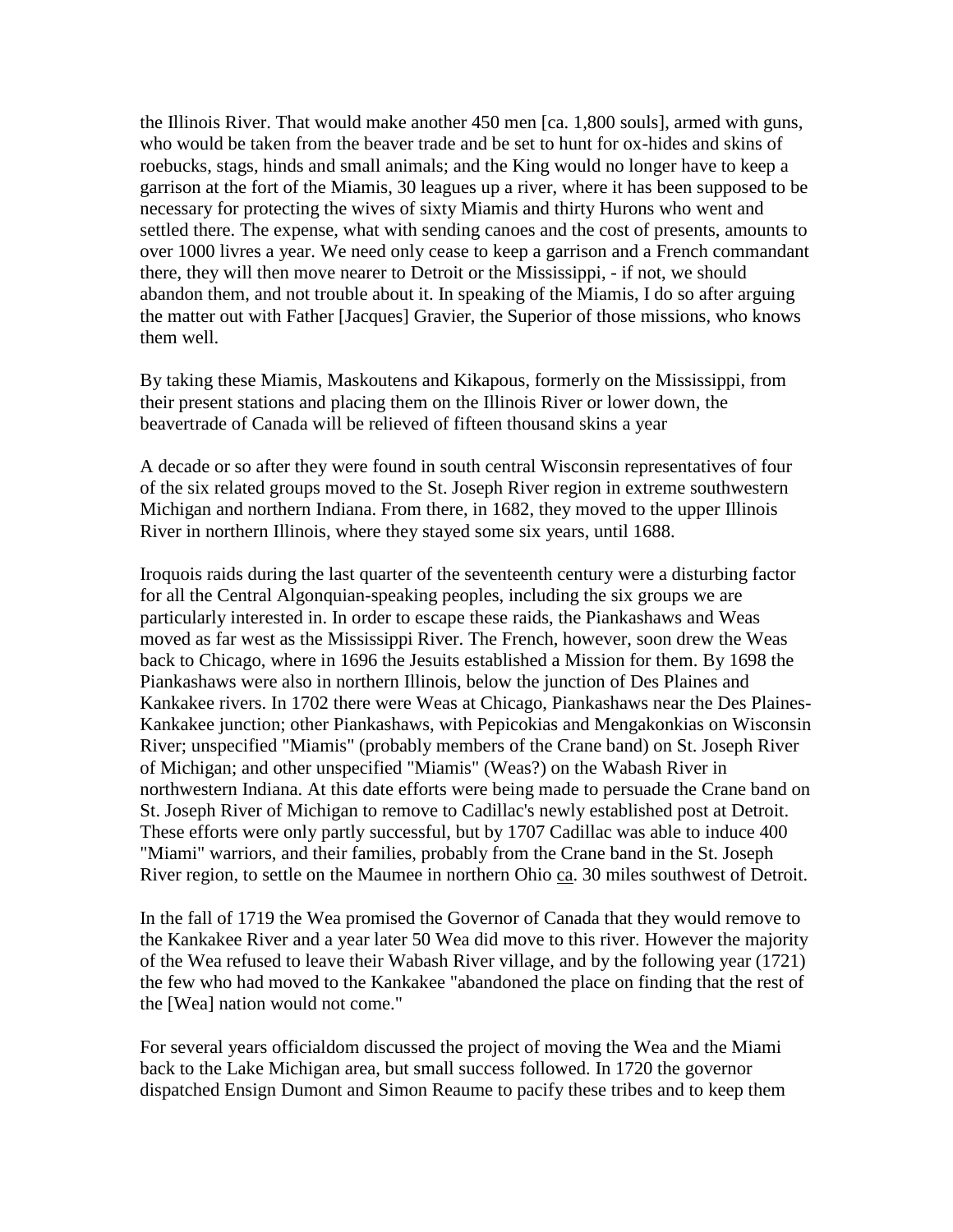from being deceived by their pro-English chiefs. Should the two nations decide to migrate, traders were to go to them at St. Joseph. Although from forty to fifty Wea did move to the Kankakee, they refused to remain there when the majority of the tribe did not follow. Likewise most of the Miami remained at the headwaters of the Maumee, where the elder Vincennes had died in 1719.

[In margin: They are settled on the Wabash River toward the English] Because the Ouiatanon are too close to the English of Carolina and exposed to their practices, and the latter spare neither solicitations nor presents to detach these savages from our interests and to attract them to their side, he [Vaudreuil] had contemplated sending a captain, a subaltern, a sergeant and ten soldiers among them to establish a post there to disrupt these practices and to keep them at peace with the Illinois. But since the region where they are at present is too far from the colony to take there easily what is necessary to support a post and a garrison, he believed that it was more appropriate to begin by urging them to return to Chicago or else to the upper Kankakee, where they formerly lived and where they would no longer be tempted to have connections with the English.

From this viewpoint and in order to satisfy the eagerness of this nation, which for a long time has been asking for an officer to govern them, a missionary to instruct them, and a blacksmith, he sent them the Sieur de Bellestre, ensign, with four soldiers and three other Frenchmen whom he permitted him to take, and the Sieur de Sabrevois sent a blacksmith from Detroit. Because this nation two years ago lost two chiefs, who died at Detroit, he had some goods of the king delivered to the said Sieur de Bellestre to cover these dead men. He also had other goods delivered to him to give to this nation, or rather to its chiefs, to urge them to work effectively so that it might leave the country where it is.

Furthermore it seems to me to be very necessary for the Sieur Dubuisson to continue to serve in this country, since he is more capable than any other officer of governing the Ouiatanon and the Miami, who know and esteem him and among whom he is held in high repute since the defeat of the Fox at Detroit, where he was commanding in the absence of the Sieur de la Forest and where the Miami and the Ouiatanon came to trade, their village at that time being not very far from this post. These two nations have not yet made any move to go, one to the Rivière St. Joseph, the other to the Kankakee. They promised me by speeches which I received from them last summer that they would not fail to go there this autumn, but they have changed their sentiment since then, for I learn by the last letters which came to me from the Miami that, since the Sieur de Vincennes died in their village, these savages had resolved not to go to the Rivière St. Joseph but to remain where they are.

The Ouiatanon have also refused to go to the Kankakee, and the little band, which had settled there, abandoned it when they saw that the remainder of the nation was not moving there. Thus the hopes he had of attracting the Miami to the Rivière St. Joseph and the Ouiatanon to the banks of the Kankakee have entirely vanished; but since it is very important not to abandon these nations, he had the Sieur Dubuisson, captain, leave last August to go establish a post among the Miami and to command there as well as at that of the Ouiatanon. He will reside at the Miami, since it is necessary that he remain there to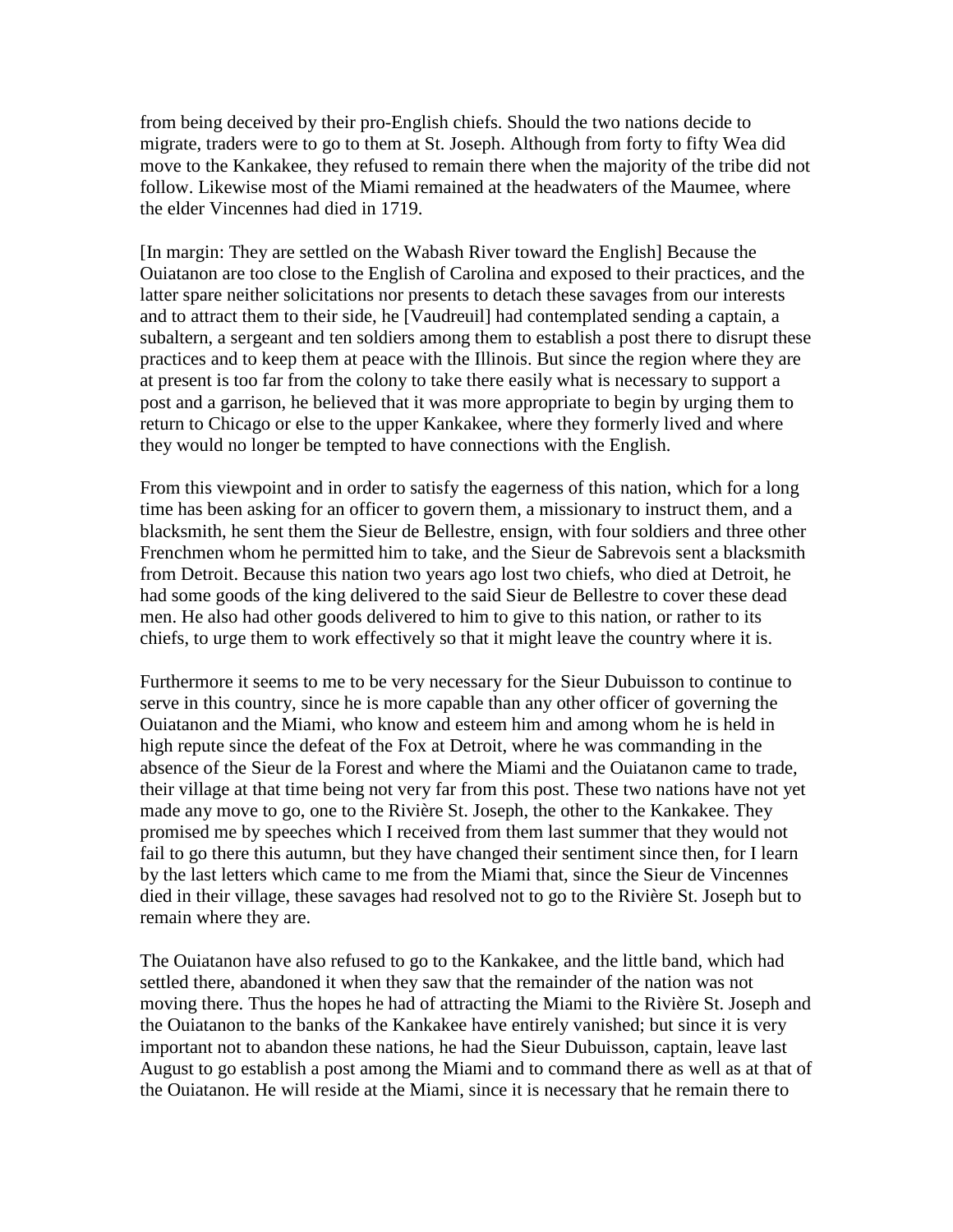impede the effect of the practices of the English, who continue to speak to them by means of some Iroquois who go almost every year to the Miami under pretext of visiting them as friends. Those emissaries who spent the winter this year in the village of the latter chose the time that the Sieur Dumont was at the Ouiatanon to take away eight or ten canoes of Miami savages to Albany to trade. He hopes that the Sieur Dubuisson will find means to have these practices cease by means of the influence he has on the spirit of these savages.

The Piankashaw were formerly a subtribe of the Miami, but later a separate people. La Salle induced some of them to come to his fort in Illinois; Cadillac mentions them (1695) as being "west of the Miami village on St. Joseph's River, Mich., with the Mascoutens, Kickapoo, and other tribes;" and a little later they had a village on Kankakee River. Their ancient village was on the Wabash, at the junction of the Vermillion; later they formed another village, at the present site of Vincennes, Ind. In the beginning of the nineteenth century they and the Wea began to remove to Missouri, and in 1832 both tribes sold their lands to the government and went to a reservation in Kansas, in 1867 again removing to Oklahoma with the Peoria (with whom they had united about 1854). "The Piankashaw probably never numbered

> **THE ST. JOSEPH MISSION**- part 1 of 6 (manuscript pgs. 24-29) *The Mississippi Valley Historical Review:*

#### Volume XVII, June 1930- March 1931By

#### George Pare

The Huron Mission, founded by Brebeuf in 1634, was the beginning of Jesuit missionary activity in the region of the Great Lakes. During the furious westward raids of the Iroquois beginning in 1648, it was utterly destroyed. No tribe could withstand the onslaughts of the fierce warriors from central New York. The Huron fled from Ontario to Mackinac, and then to northern Wisconsin. They were followed by the Sauk from the Saginaw Valley, and the Miami and Potawatomi from southern Michigan. Within ten years the southern peninsula was a "No Man's Land," a depopulated barrier between the fury of the Iroquois and the swarming tribes that had sought refuge beyond the western shore of Lake Michigan.

The renewal of missionary activity, primarily a search for the dispersed Huron, brought Menard and Allouez through the Ottawa River route into Lake Superior, and then westerly along its southern shore. But De Tracy and De Courcelles had scotched the Iroquois in 1666, and the refugees were gradually drifting back to their old haunts. They congregated along the St. Mary's River, teeming with whitefish, and in the curve of Green Bay where miles of wild rice soughed over the shallows. The two strategic mission sites became St. Ignace, and St. Francis Xavier at Green Bay. From these two centers the missionaries first worked southward, but always west of Lake Michigan, to develop what they called the Illinois mission field. When the tribes that had been expelled from southwestern Michigan felt that it was safe to return, the missionaries followed them and established the first Jesuit mission in the Lower Peninsula, the St. Joseph Mission.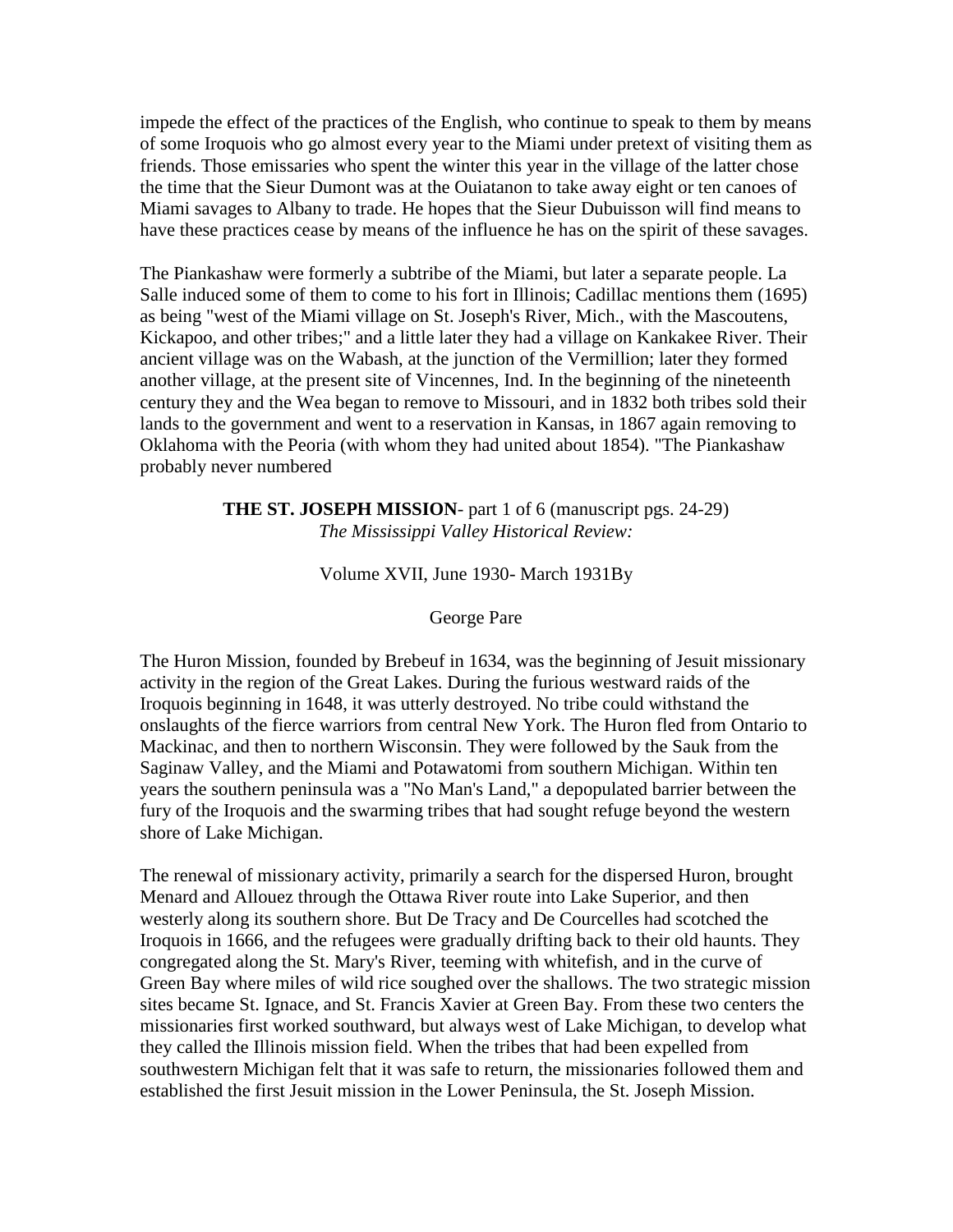Unfortunately, the history of this mission is only imperfectly known. The Jesuit Relations as a series were discontinued in 1672, and from that time we can only piece together such bits of information concerning the mission as lie scattered about among contemporary writings. For its later history, we are fortunate in being able to draw upon the extant baptismal register.

The origin of the St. Joseph Mission must be sought in the return of the Miami and Potawatomi to southwestern Michigan. The first of these tribes in its flight from the Iroquois had apparently gone as far west as Iowa. Later the Miami removed to the upper Fox River in Wisconsin. (Louis Phelps Kellogg, *The French Regime in Wisconsin and the Northwest* (Madison, 1925), 99). Here they were visited by Allouez, to whose preaching they listened with eager interest (Relation of 1671). By 1679, a number of them had already been for some time in the vicinity of the upper St. Joseph River, for La Salle encountered them there while searching for the portage to the Kankakee on his first journey to the Mississippi (Pierre Margry, *Decouverters et Etablissements des Francais* Paris, 1871, I, 463, hereafter cited as *Decouvetes).*

The Potawatomi, we are told in the Relation of 1671, "had been driven by fear of the Iroquois from the lands which lay between the lake of the Hurons and that of the Illinois [Lake Michigan]." They had settled first on some islands at the entrance to Green Bay, and later on the Wisconsin mainland, where Allouez came in contact with them as early as 1667. About the year 1680, they began moving southward around the end of Lake Michigan and into the valley of the St. Joseph River (Kellogg, op. cit., 271).

There is no reason for doubting that there had been converts among these two tribes during their stay in Wisconsin, and that the missionaries kept in touch with them after their migration. But the identity of the first missionary to visit them in Michigan is as much a matter for conjecture as the time from which we can date a permanent establishment. That a resident mission has contemplated as early as 1686 is disclosed by the following land grant on the St. Joseph River made to the Jesuits by the Government in Quebec, and confirmed by the French King.

The concession made to Father Dablon, and the other missionaries of the Society of Jesus established in the said region on October 1, 1686, by the Sieur Marquis de Denonville and of Champigny, of a stretch of land of twenty arpents fronting on the River St. Joseph, heretofore called of the Miamis, which falls into the south of the lake of the Illinois and of the Outagamis, by twenty arpents in depth at the place they shall find the most suitable for the erection of a chapel and residence, and for the planting of grain and vegetables, to be held by Father Dablon and other missionaries above mentioned, their successors and assigns in perpetuity as their own property as is stated in the said concession.

Versailles, May 24, 1689 (Margry, *Decouvertes,*V, 35).

Today the St. Joseph River winds through the fertile farms and orchards of Berrien County. The natural advantages which the early American settlers were quick to perceive had been no less apparent to the Indians, and to the missionaries. Some unknown French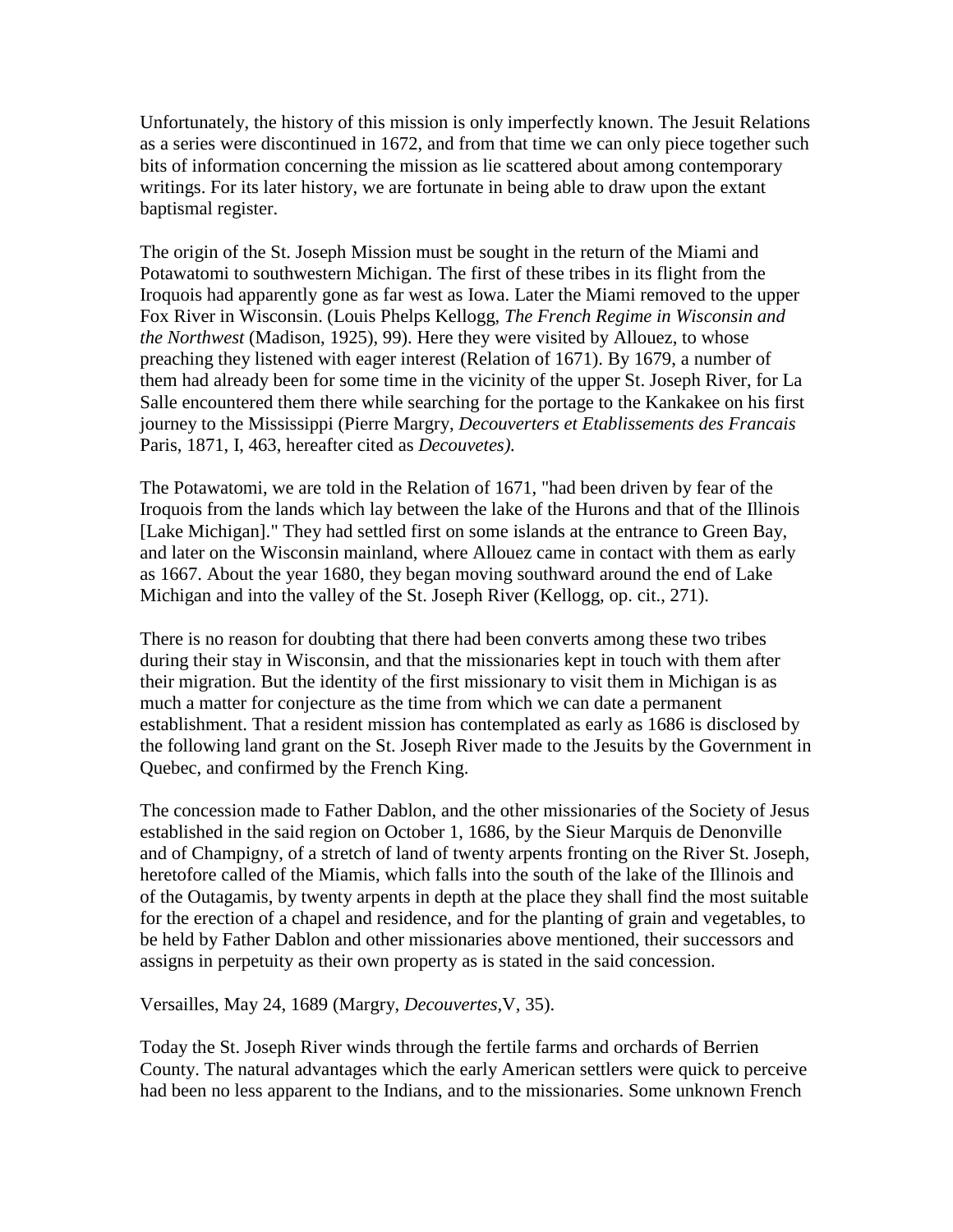scout reporting to the officials in Quebec, in 1718, was enthusiastic in his praise of the lands watered by the river.

'Tis a spot the best adapted of any to be seen for purposes of living and as regards the soil. There are pheasants as in France; quail, and perroquets; the finest vines in the world, which produce a vast quantity of very excellent grapes, both white and black, the berry very large and juicy, and the bunch very long. It is the richest district in all that country (E.B. O'Callaghan (ed.), *Documents Relative to the Colonial History of the State of New York* (Albany, 1855), IX, 890).

Somewhere in this earthly paradise the missionaries selected a spot for their house and chapel. We have no reason for believing that the location was other than the one visited by Charlevoix in 1721. According to his reckoning, it was twenty leagues, about sixty miles, from the mouth of the St. Joseph to the mission. This must be understood as the actual distance traveled by his canoe in following the tortuous course of the river. Upon leaving the mission, he gives the distance to the portage by which the Kankakee may be reached as six leagues, about eighteen miles. The portage, first used by La Salle, began about two and three-quarters miles northwest of the center of South Bend (For a description of the portage, see George A. Baker, *The St. Joseph-Kankakee Portage* (South Bend, 1899).

From these data we must conclude that the mission was situated on the river anywhere from one to three miles south of the present city of Niles, Michigan. Even though the locality has been carefully gone over, the site of the mission has not yet been accurately determined. From Charlevoix's account, we gather that the Miami had a village on one side of the river, and the Potawatomi one on the other, and that the chapel and residence of the missionary were in the Potawatomi village. At the time of his visit in 1721, Fort St. Joseph had been in existence for many years, and this too, he tells us, was on the Potawatomi side. (For details regarding Fort St. Joseph, see *Michigan Pioneer Collections,* XXVIII, 179 ff.; XXXV, 545ff.; XXXIX, 280ff. The site of the fort is marked by a huge granite boulder, unveiled July 4, 1913. It may be well to remind the reader that this fort must not be confused with the one built by La Salle at the mouth of the river. This was called the Fort of the Miami, and was destroyed a few months after its erection). In Bellin's map of 1744, which accompanies the first edition of Charlevoix's works, the fort is located on the southern bank of the river. (Charlevoix's writings relating to New France were first published in Paris in 1744.)

When did the Jesuits begin their establishment on the St. Joseph? Who was the first priest to labor in this new field? It is impossible to give a satisfactory answer to these questions in the present state of our knowledge. Much has been written upon the matter so fanciful and unreliable as to be useless. It is commonly stated that Father Allouez was the founder of the St. Joseph Mission, but the statement rests more upon inference than upon evidence.

Father Claude Allouez left Three Rivers in 1665 to begin his missionary career in the West. Four years were spent along the southern shore of Lake Superior, and his first visit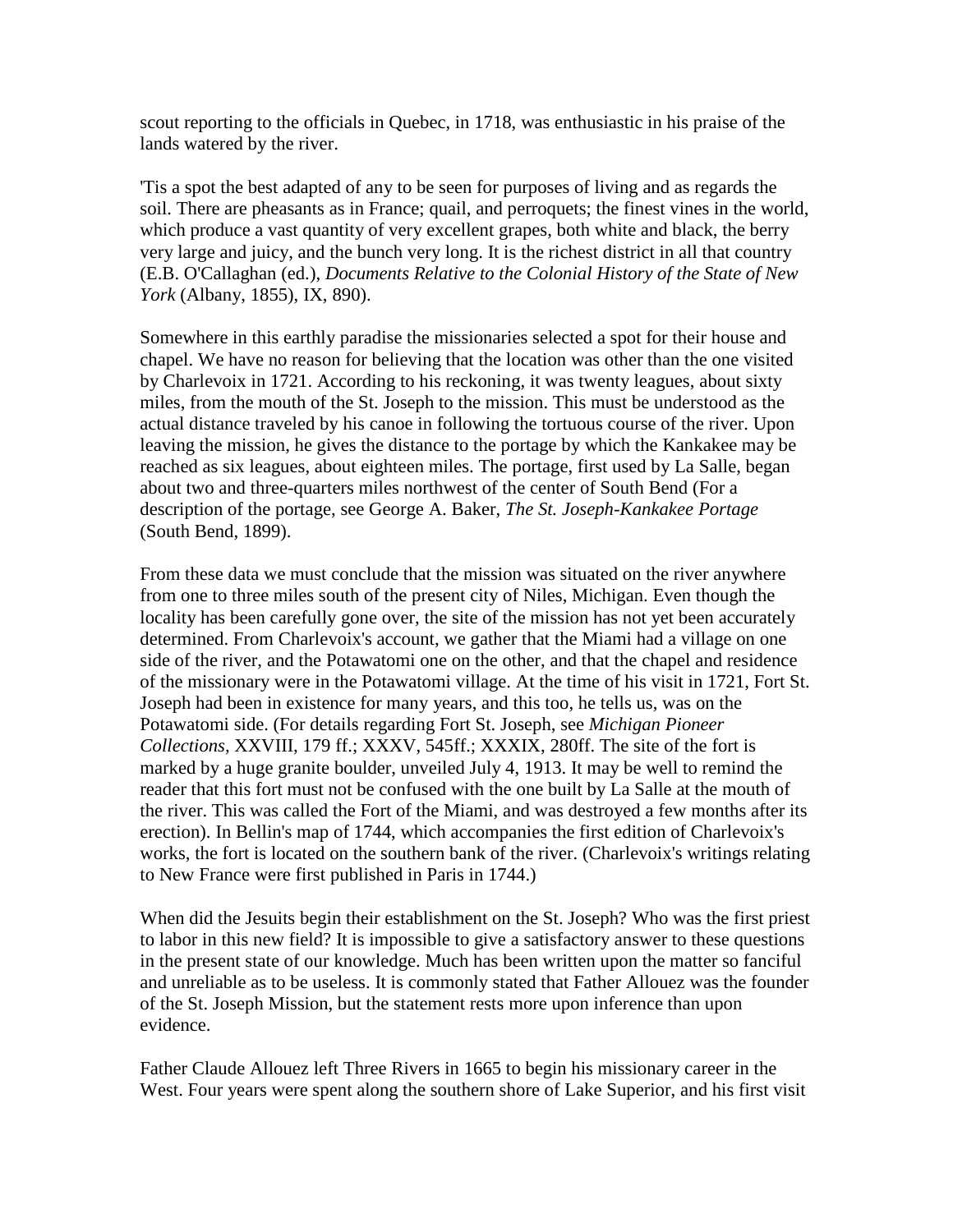to Green Bay occurred in December, 1669. Meanwhile, Dablon and Marquette had come into the field; and the next year saw the beginnings of the establishment at St. Ignace. Father Allouez was now definitely assigned to the Indians of Wisconsin, where he remained for six years with headquarters at another mission, which he founded in the neighborhood of Lake Winnebago. In 1676, he was ordered to the promising field which had been opened by Marquette's journey to the Mississippi, but which had been left vacant since his death. He spent a few months with the Kaskasia and Illinois Indians, and then returned to Wisconsin. A second visit to the Illinois country, in 1678, was prolonged until 1680, and followed by a return to the northern missions. (See sketch of Allouez in John G. Shea, *Discovery and Exploration of the Mississippi Valley* New York, 1853, 67.)Here we lose sight of Father Allouez until 1683.

In that year, the Jesuit Superior in Quebec, Father Beschefer, forwarded to his provincial in France a report upon the Jesuit missions. The Ottawa mission is thus described. "In The Outaouc missions we include not only the outaouacs or upper Algonquins.... We also include the hurons who reside at st. Ignace . . . the Pouteouatamis along the bay des Puants: . . the Makoutens and the ouiamis; the Kischigamins, along Lake Ilinois; and The Ilinois themselves, as we more nearly approach the south. We have houses with chapels at sault de ste Marie, at st. Ignace, at st. francois de Borgia, and at st. francois Xavier. . . . The missionaries frequently go on journeys among the surrounding nations...." (Reuben Gold Thwaites (ed.), *Jesuit Relations and Allied Documents* (Cleveland, 1896-1901), LXII, 193. The St. Francis Borgia Mission was situated a short distance from the Huron Mission at St. Ignace.) Speaking of Father Allouez the report continues: ". . . his special mission is among the Miami and the Illinois where he labors with as much ardor as if he were in the prime of life." He follows the Indians into the woods on their hunting trips, is deterred by no hardships, and has succeeded in erecting a chapel. But Father Allouez is soon to be withdrawn for, "we shall be obliged to discontinue that mission because the Iroquois have gone to continue the war with more ardor...."

The report, dated October 21, was written with evident knowledge of what was taking place in the West. La Salle and his faithful lieutenant, Tonty, hearing rumors of an Iroquois invasion, had begun in December, 1682, the building of Fort St. Louis near the present town of Utica, Illinois. (See Francis Parkman, *La Salle and the Discovery of the Great West* Boston 1880, Appendix to chap. xvi.) The fort was completed in March of the following year, and Tonty was left in command while La Salle returned to France. A year later the Iroquois advanced as Father Beschefer had predicted, besieged the fort for six days, and then withdrew. From Tonty's memoir we gather that Father Allouez had meanwhile been recalled to Mackinac.

...The winter passed, and on March 20, 1684, being informed that the Iroquois were about to attack us, we prepared to receive them and dispatched a canoe to M. de la Durantaye, Governor of Missilimakinak for assistance in case the enemy should hold out against us a long time . . . M. de la Durantaye, with Father Daloy, a Jesuit, arrived at the fort with about sixty Frenchmen whom they brought to our assistance, and to inform me of the orders of M. de la Barre to leave the place.... (The Memoire or Relation is in Margry, *Relations et Memoires Inedits* Paris, 1867, 1-36).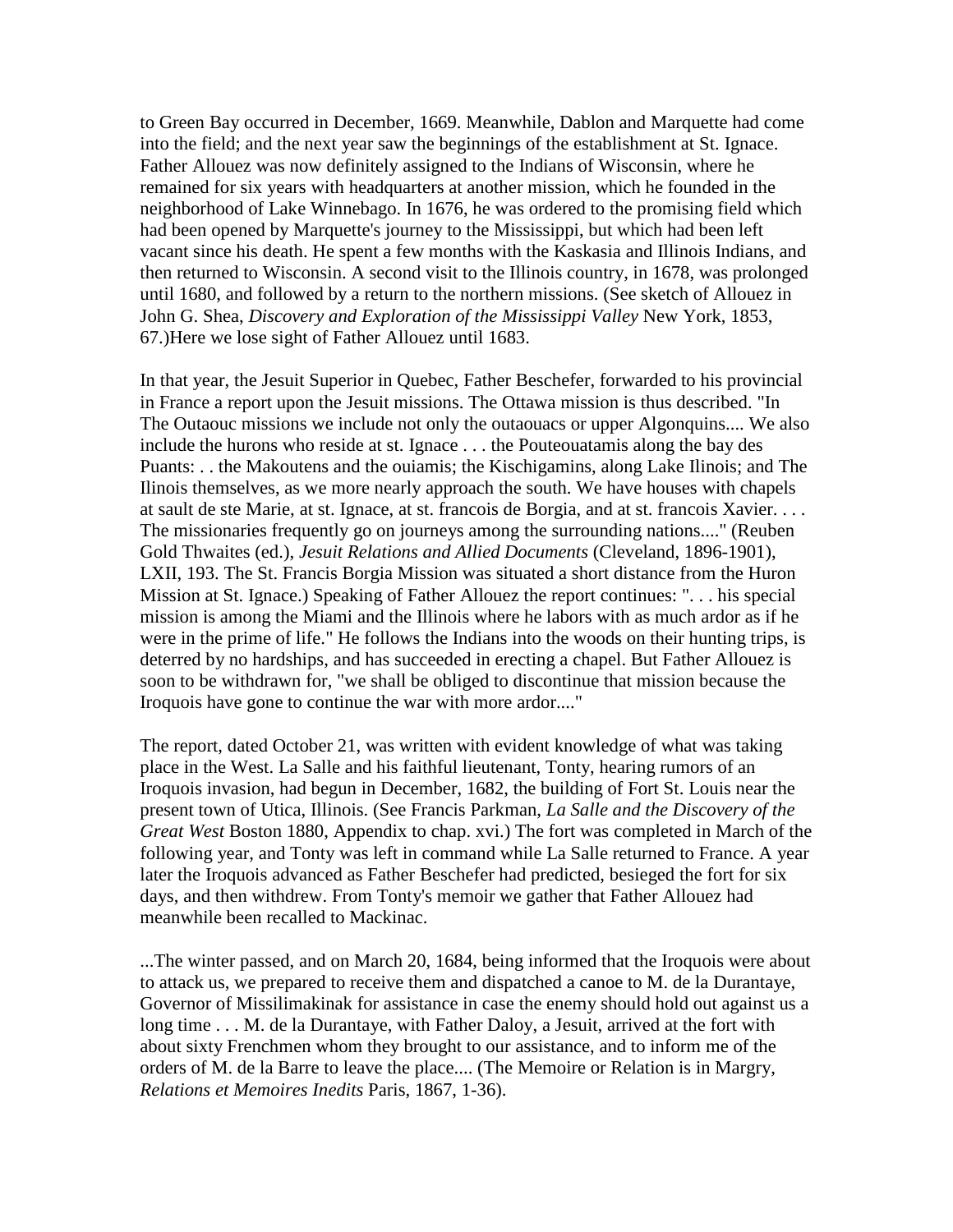The next mention of Father Allouez comes three years later. After the death of La Salle, a remnant of his followers succeeded in finding the Mississippi and returned to Quebec. From March 19, 1687, the date of the assassination, the little party slowly struggled northwards and it was not until September that they reached Fort St. Louis. Joutel, who wrote the journal of their wanderings, thus describes their entry.

. . . On Sunday, the 14th, having resumed our journey . . . about two in the afternoon we arrived at Fort St. Louis where we greatly surprised those who were there, since they were not expecting us.... After the usual greetings, we went up to the fort, where we found the Frenchmen under arms, and they fired several volleys on our arrival to show their delight. As soon as we entered the fort M. Cavelier asked the location of the chapel in order to render thanks to God for having so happily conducted us.... (Journal of Henri Joutel in Margry, III, *Decouvertes,* 91-535. For this passage see pp. 477-79. The M. Cavelier referred to was the Sulpician brother of La Salle. The other priest in the party was Father Anastasius Douay, a Recollect who left France with La Salle on his ill fated expedition.)

# **The Band Affiliation of Potawatomi Treaty Signatories**

*by Dr. David A. Baerreis*

Me-chee-pee-nai-she-insh- We learn from the minutes of the Treaty of Greenville that Mash-i-pi-wish was a Chippewa chief and that he requested that a trader be furnished him and his people at Kalamazoo where they were going to spend the winter. Mat-che-pee-nache-wish signed the Treaty of August 29, 1821 as an Ottawa and "one tract at the village of Match-e-be-nash-she-wish, at the head of the Kekalamazoo River" was reserved for him as a provision of Article 2 of this treaty. (7 Stat. 218, 219, 221.) As "Mitch-e-penain-she-wish, or bad bird" he signed the Treaty of September 19, 1827 with the Potawatomi and ceded to the United States the tract of land previously mentioned. (7 Stat. 305-306.) Where he was located at the time of the 1828 treaty cessions is not known.

Unidentified Signers. A total of 21 names (see list giving summary of band affiliation on following page) remain unidentified as to band affiliation. Some of these names strongly suggest family names common among the French in this region and may represent mixed-blood descendants of marriages between the Potawatomi and French. Included in this category would be Pack-quin which may be regarded as the equivalent of Pacquin and Sans-gen-ai which is similar to Sans Gêne. The name Le Boeuf is both a French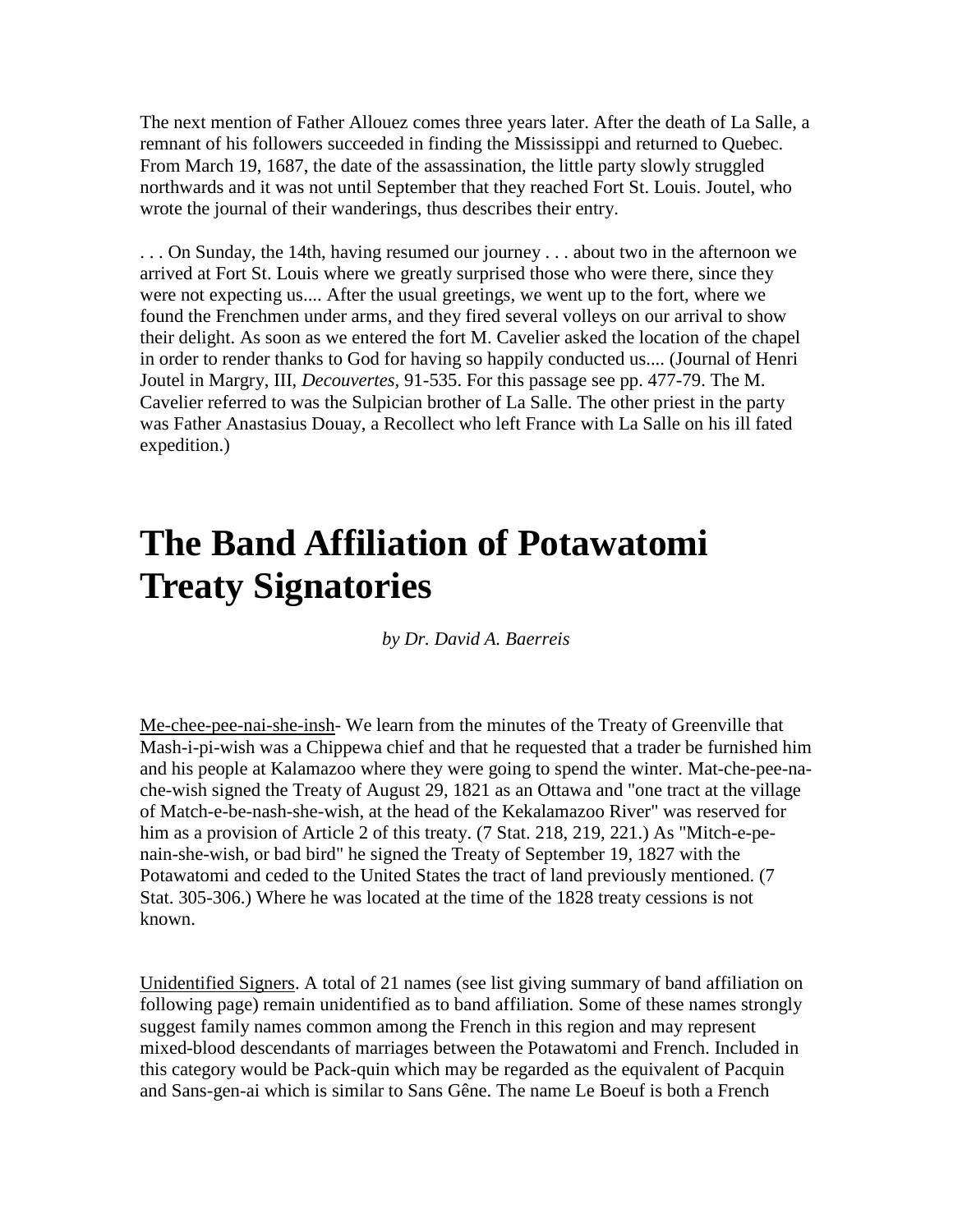family name and used as the translation of Buffalo, at least in the designation of a prominent Chippewa chief in the La Pointe, Wisconsin area. An article of the Treaty of Oct. 20, 1832, paid damages to Pe.She.Ka. or Le Beouf for the loss of a horse

Since this treaty was concluded with the Potawatomi Band of the Prairie and Kankakee, it may imply that the Le Boeuf under consideration was a member of that band.

#### Summary, Treaty of Sept. 20, 1828:

In the preceding pages the following band affiliations were suggested:

| <b>St. Joseph Band</b> | <b>Kankakee Band</b><br>Wabash Band |                 |
|------------------------|-------------------------------------|-----------------|
| To-pen-e-bee           | A-bee-na-bee<br>Pash-po-oo          |                 |
| Je-bause               | Pchee-koo<br>Ash-kum                |                 |
| Moo-koos               | Me-she-ken-ho<br>Wa-pee-kai-non     |                 |
| Louison                | Ship-she-wa-non<br>Wa-ben-see       |                 |
| Me-non-quet            | Mis-qua-buck                        | Wa-shais-skuck  |
| Mo-teille              | Wash-e-on-ause                      | Non-ai          |
| Po-ka-gon              | Che-chalk-koos                      | Wai-za-we-shuck |
| O-tuck-quin            | Pe-nan-shies                        | Qai-qai-ta      |
| Wish-kai               | Louison                             | Mix-a-mans      |
| Mee-kee-sis            | Mo-sack                             | Mee-quen        |
| Moc-conse              | Wa-sai-ka<br>Moran                  |                 |
| Kaush-quaw             | Sha-wai-no-kuck<br>Com-o-zoo        |                 |
| She-sha-gon            | Mank-see                            | Sko-mans        |
| Mixs-a-be              | No-shai-e-quon                      | Me-tai-was      |
|                        | Jo-saih                             | Shaw-wa-nan-see |
|                        |                                     | Pee-pee-nai-wa  |

#### Other Bands

A-bee-tai-que-zuck Me-chee-pee-nai-she-insh

Thus a total of 13 were identified with the St. Joseph Band, 15 with the Wabash Band, and 17 with the Kankakee and Prairie Band. A-bee-tai-que-zuck may well be a member of the Fox River Band and Me-chee-pee-nai-she-insh is either an Ottawa or Chippewa rather than a Potawatomi. The following 21 individuals remain unidentified:

Mish-ko-see Pai-que-so-qua Shee-qua Kee-ai-so-qua Au-tiss Wau-shus-kee-zuck Sack-a-mans Kee-kee-wee-nus-ka Kin-ne-kose Nichee-poo-sick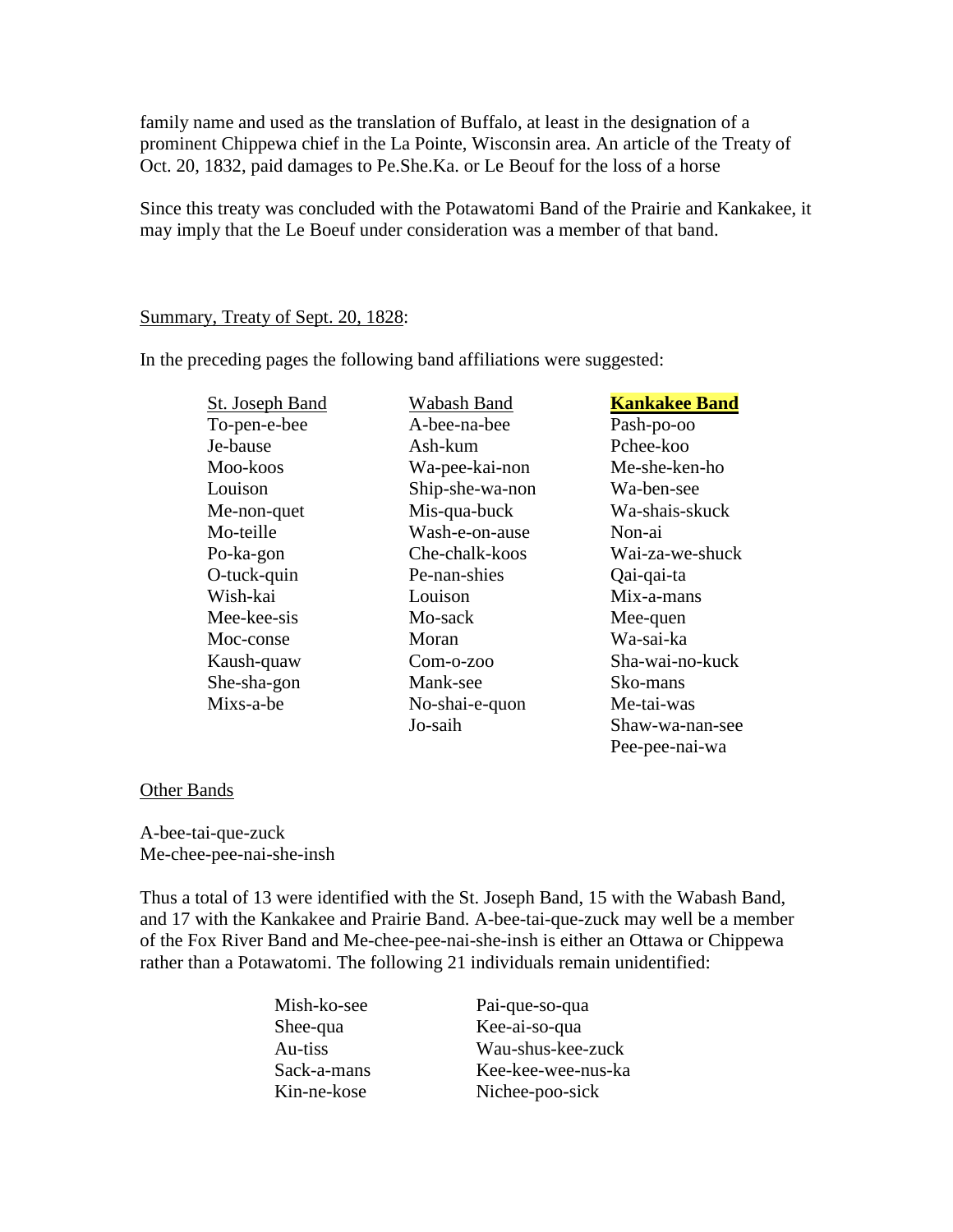Pe-tee-nans Num-quai-twa Pack-quin Sans-gen-ai Mans-kee-os Pee-pee-au Pee-shee-wai Zo-zai O-kee-au Le Boeuf Nau-kee-o-nuck

#### C. Treaty with the Potawatomi held on the Tippecanoe, Oct. 26, 1832

#### 1. Signers from the St. Joseph River Band:

\_\_\_\_\_\_\_\_\_\_\_\_\_\_\_\_\_\_\_\_

The following individuals have been previously identified as members of this band in connection with the Treaty of Oct. 16, 1826 or that of Sept. 20, 1828 and no evidence was found to indicate that they had substantially shifted their location and consequently their band affiliation:

| Oct. 26, 1832 | Sept. 20, 1828 | Oct. 16, 1826 |
|---------------|----------------|---------------|
| Louison       | Louison        | Louison       |
| Muak-kose     | Moo-koos       | Mukkose       |
| Man-o-quett   | Me-non-quet    | Menauquet     |
| Mo-tie-ah     | Mo-teille      | Motiel        |
| Quash-quaw    | Kaush-quaw     |               |
| <b>Banack</b> |                | Shaauquebe    |

The equating of Banack and Shaauquebe in the above list may arouse a question concerning their identity although the earlier discussion indicated that these names were applied to the same person. Article 3 of the Treaty of August 29, 1821, provided, in part, for a grant of half a section of land to "O-she-ak-ke-be or Benac" on the north side of the Elkheart River where the road from Chicago to Fort Wayne first crosses this river (7 Stat. 218-221). However, "Benac, a Potawatomi," also received one section of land by provision of Article 3 of the Treaty of September 20, 1828 (7 Stat. 317-318). This grant was subsequently located near Clunette, Kosciusko Co., in section 4, town 32 north, range 10 east. A moderate southward movement by Benac and his group could be implied by this shift in location which would be bringing him closer into the orbit of the Wabash Band.

Considering that the addition of Banack to the list of signers from the St. Joseph River Band is close to being in a doubtful category and that no further signers from the band can be identified, this group clearly comprises a very small section of those participating in the Treaty. This is perhaps to be expected in the light of the tract of land involved in the treaty session.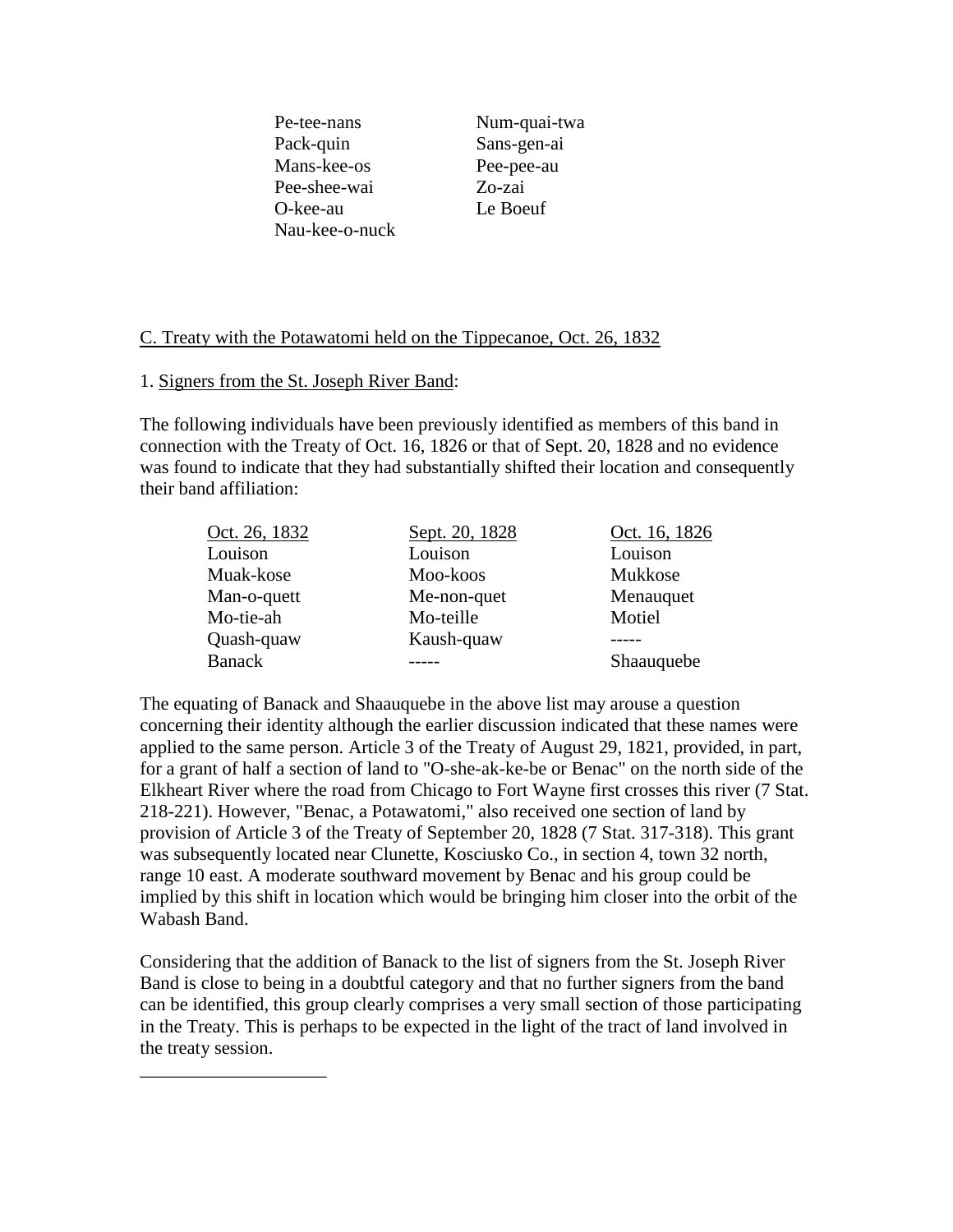204. Letter of John Tipton to Robert Breckenridge, dated September 13, 1830. Indiana Historical Collections, XXV, pp. 335-337.

#### 2. Signers from the Wabash Band:

The following individuals have been previously identified as members of this band in connection with the Treaty of Oct. 16, 1826 or that of Sept. 20, 1828 and no evidence was found to indicate that they had substantially shifted their location and consequently their band affiliation:

| Oct. 26, 1832         | Sept. 20, 1828 | Oct. 16, 1826 |
|-----------------------|----------------|---------------|
| Aub-be-naub-bee       | A-bee-na-bee   | Aubenaube     |
| Ash-kum               | Ash-kum        | Ashkom        |
| Mis-squaw-buck        | Mis-qua-buck   | Squawbuk      |
| Waw-zee-o-nes         | Wash-e-on-ause | Washeone      |
| Che-chaw-cose         | Che-chalk-koos | Chechaukkose  |
| <b>Louisor Perish</b> | Louison        | Louison       |
| Com-mo-yo             | $Com-200$      |               |
| Kawk                  |                | Kauk          |
| So-po-tie             |                | Shaupatee     |
| Che-quaw-ma-caw-co    |                | Jequaumkogo   |
| Chick-kose            |                | Jekose        |
| Kee-waw-nay           |                | Kewaune       |
| Nas-waw-kee           |                | Nasawauka     |

The individuals listed below may also be identified with the Wabash Band:

Bee-yaw-yo- Inspection of a copy of the original treaty document indicates that this name should perhaps be transcribed as "Bee-zaw-yo" which would then be identical to the signature on the Treaty of October 27, 1833. Bee-zaw-yon was identified on John Tipton's payroll as residing on the Eel River.

Miee-kiss- It is to be noted that this name follows immediately that of Kawk in the list of signatures and that inspection of a copy of the original treaty indicates that the name might actually have been written as Mee-kiss. The name of Mee-kiss appears on a subsequent document, the Treaty of Sept. 20, 1836, where the person is identified as Kawk's widow. Her residence would obviously be the same as that of her husband, with the Wabash Band.

O-kitch-chee- His name is alternatively transcribed as O-ketch-chee in the Treaty of Oct. 27, 1832 (7 Stat. 399). Very likely this is the same person designated O-ka-chee on the 1829 Potawatomi pay roll whose location is given as "near Awb-ba-naw-bay."<sup>206</sup> An 0ket-chee signed the Treaty of April 11, 1836 as a member of the band of Pau-koo-shuck who is identified as Aub-ba-naub-ba's oldest son (7 Stat. 499). Both references would suggest an affiliation with the Wabash Band.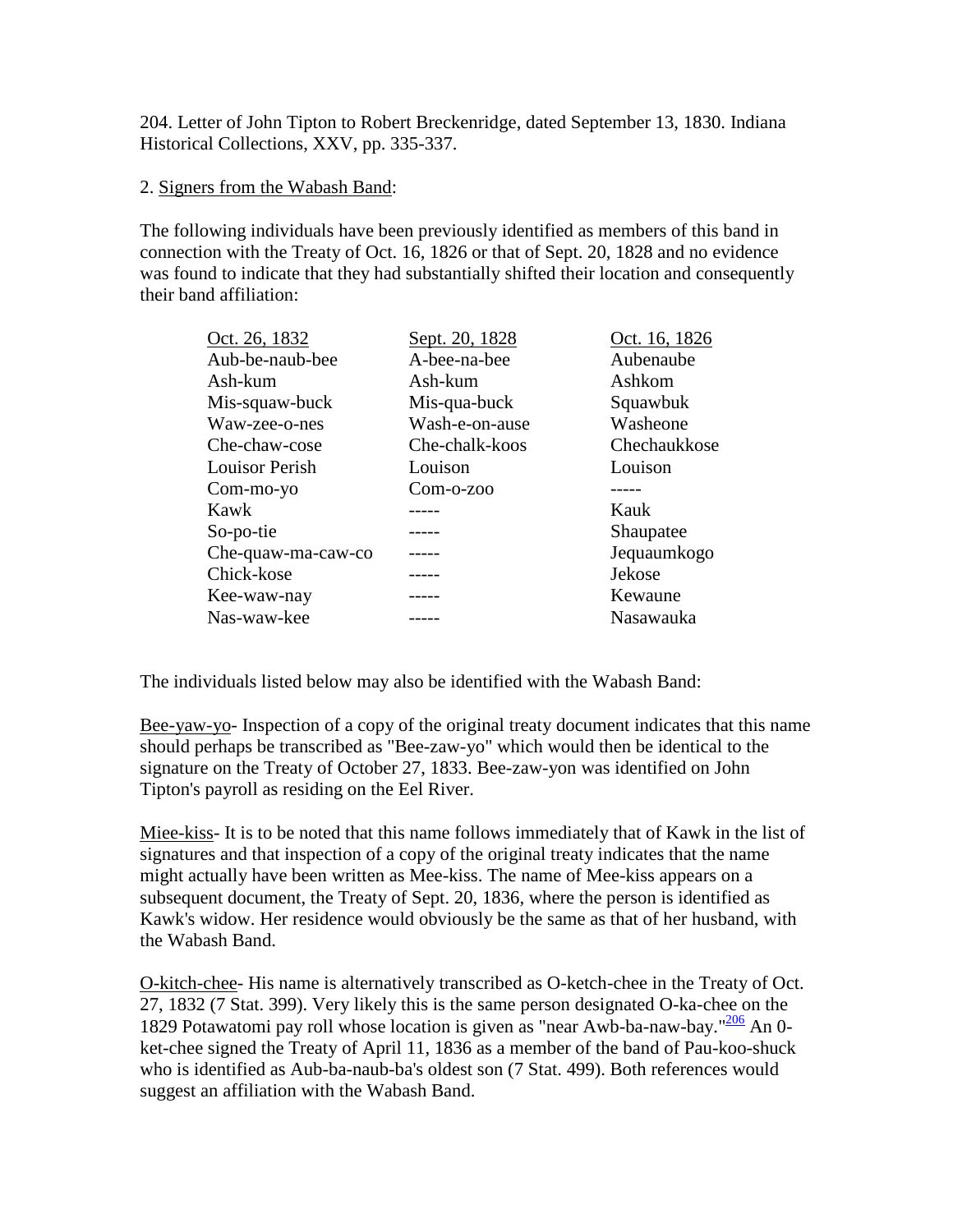O-ka-mause- The individual represented is probably the person also known as "O-kamawns" or "The Blind Chief." His residence was indicated as "Mta-mo-naung" on the 1829 Potawatomi pay roll. This location could have reference either to a creek which is a northern tributary of the Tippecanoe River or to "a trading post at Motomonong on the Tippecanoe." Obviously these two locations probably refer to the same general area and the placement on the Tippecanoe would suggest affiliation with the Wabash Band.

0-kah-maus also signed the treaty of Aug. 5, 1836 under a title, "Proper chiefs of the Wabash Patawattamies."

If we assume this group of "proper chiefs of the Wabash" refers to our defined Wabash Band, the following signers of the Oct. 26, 1832 Treaty are also thereby identified:

|             | $(I-o$ -wah on the Aug 5, 1836 |  |
|-------------|--------------------------------|--|
| Ah-you-way  | Treaty)                        |  |
| Pah-siss    | (Pah-siss)                     |  |
| We-wiss-lah | $(We-wis-sah)$                 |  |
| Ma-che-saw  | (Mat-chis-saw)                 |  |

We are provided with additional information on the location of several of the treaty signers through the provision of reservations for their bands, it being the normal practice to locate the reservation to include their village and farm lands.

Kin-kosh- Four sections were provided for the band of Kin-kash by the Treaty of Oct. 26, 1832. This area (designated Royce 222, Plate CXXVII) is located on the Tippecanoe River.

Mah-zick- It is suggested that this person is that designated Ma-sac in the Treaty of Oct. 27, 1832 and for whom a reserve of four sections was set aside. This area (Royce 221) is also located on the Tippecanoe River.

#### 3. Signers from the Prairie and Kankakee Band:

The following individuals have been previously identified as members of this band in connection with the Treaty of Oct. 16, 1826 or that of Sept. 20, 1828 and no evidence was found to indicate that they had substantially shifted their location and consequently their band affiliation:

| Oct. 26, 1832 | Sept. 20, 1828 | Oct. 16, 1826 |
|---------------|----------------|---------------|
| Pash-ee-po    | Pash-po-oo     | Pashpo        |
| Pee-pin-a-waw | Pee-pee-nai-wa |               |
| Min-o-min-ee  |                | Menominie     |
| Queh-kah-pah  | Qai-qai-ta     |               |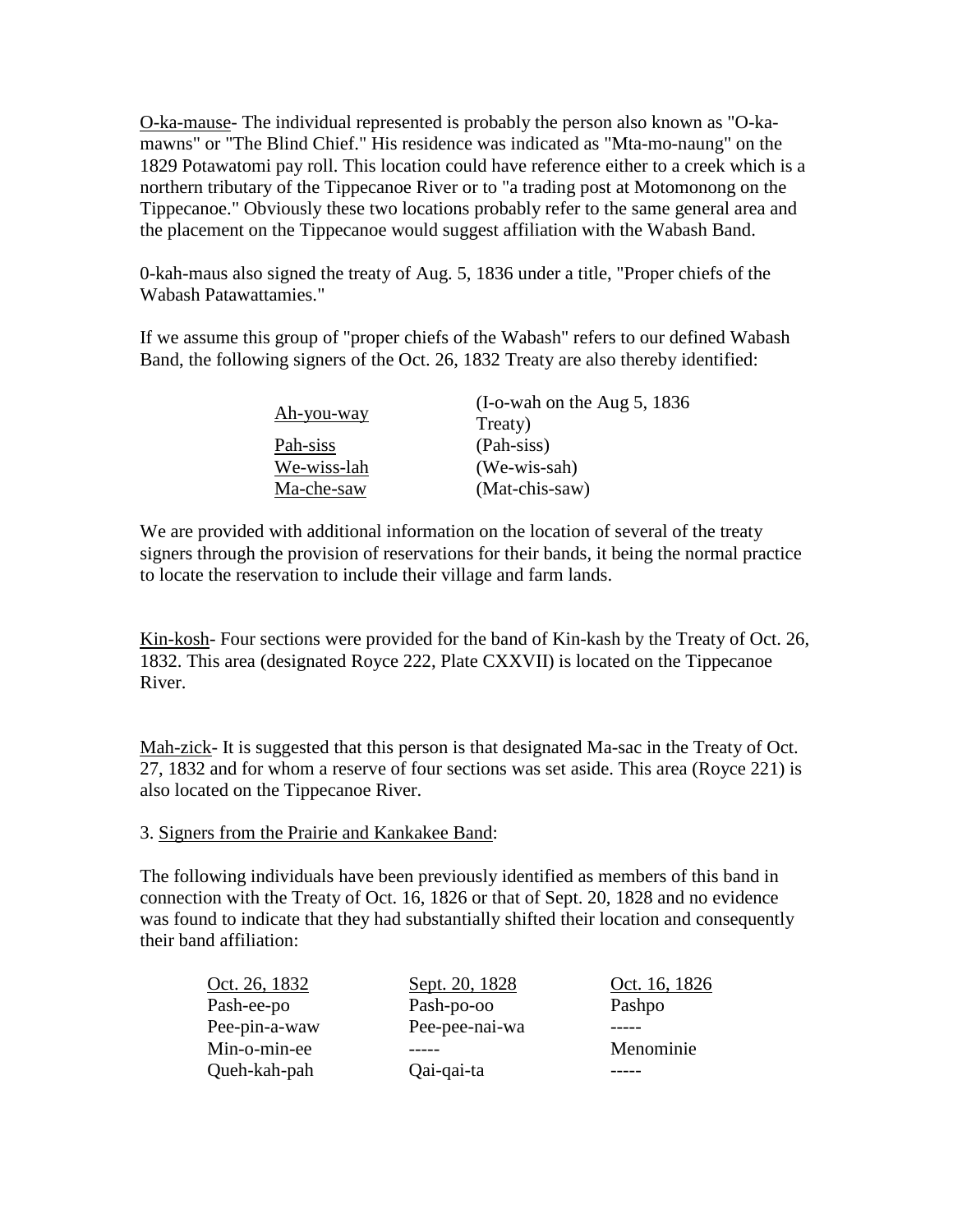No-taw-kah-

Muck-kah-tah-mo-way- In Article II of the Treaty of October 26, 1832 a reserve of twenty-two sections was set aside for the "bands of Men-o-mi-nee, No-taw-kah, Muckkah-tah-mo-way and Pee-pin-oh-waw" (7 Stat. 394). Since these persons are clearly resident in the same area, the internal evidence of the Treaty serves to identify them with the Kankakee Band.

Pambogo- This person is identified in Tipton's 1829 Potawatomi payroll as residing at Pash-po's village. This would, then, assign him to the Kankakee

## **The Indians of the Western Great Lakes: 1615-1760**

by W. Vernon Kinietz

(Occasional contributions of the Museum of Anthropology of the University of Michigan)

#### **Introduction**

The derivation of the word "Miami" is very uncertain. One conjecture is that it comes from the Chippewa word *Omaumeg,* which means "people who live on the peninsula." This seems plausible since the first reference to the Miami in the literature gave their name as "oumamik." (Gabriel Durillettes, *Relation...1657-58,* J.R., 44: 247). Other variants appearing soon were Oumamis, Oumami, and Miamiak (Claude-Jean Allouez, *Relation...1669-70* J.R., 54: 207; idem *Relation 1672-74,* J.R., 58: 23). As the tribe became better known the form of the name became standardized, and after 1680 the customary designation used by the French was "Miami."

Most of the names applied to the Miami can be recognized easily. The ethnographic material identified with these names has been used. Many documents of the contact period that are without reference to the Miami doubtless related to them. There is no way of determining the relation of much of this material to this tribe, but many of the early references to the customs of the tribes designated as Illinois may be used for the Miami, since the term "Illinois": was applied to various tribes in the first part of the contact period, as the following excerpt from Dablon shows:

As the name Outaouacs has been given to all the Savages of these regions, although of different Nations, because the first to appear among the French were the Outaouacs, so it is with the name of the Illinois, who are very numerous and dwell toward the South, since the first who visited point saint Esprit to trade were the Illinois.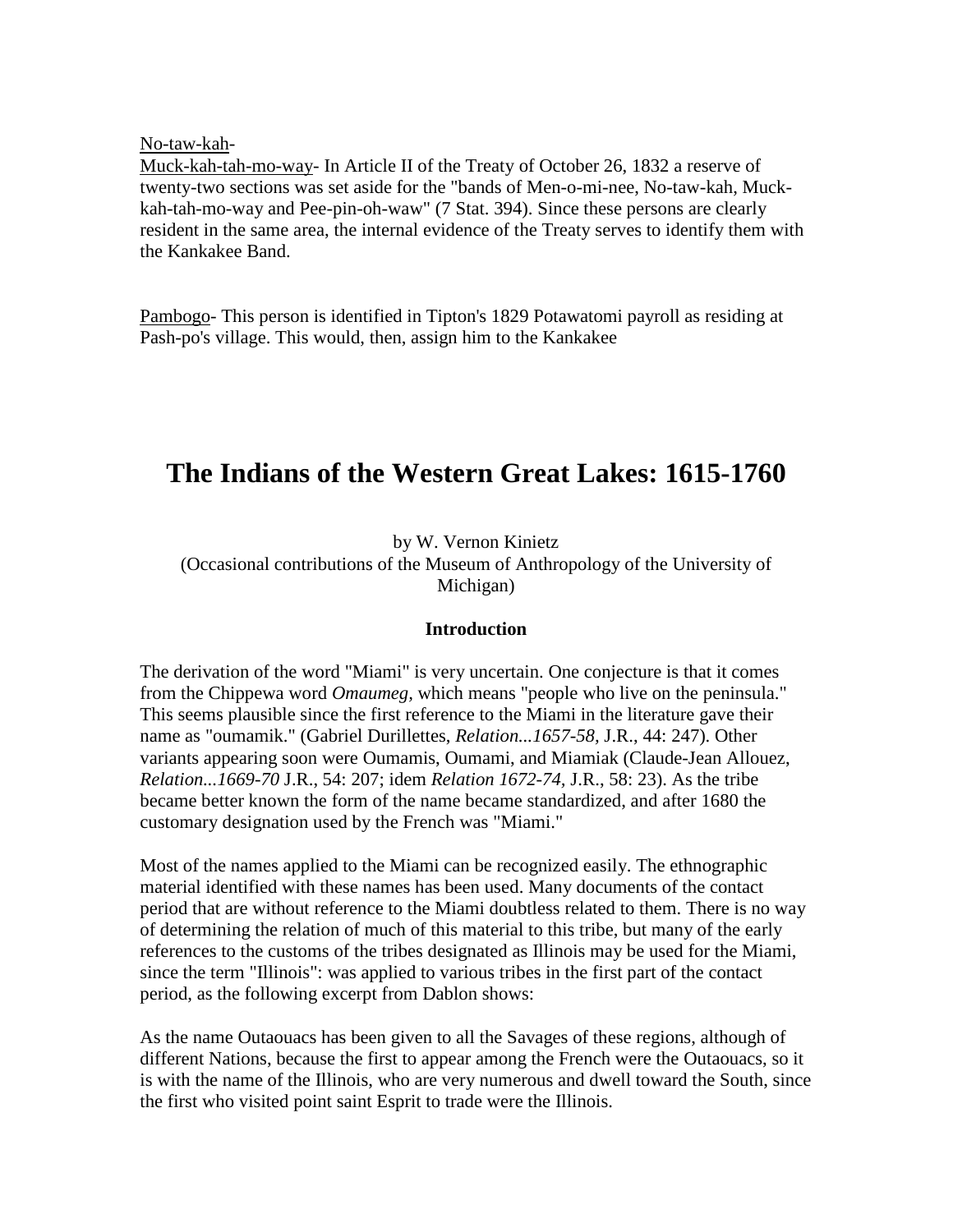Numerous gaps in the information relating to the Miami have, in this work, been filled in with accounts designated as referring to the Illinois. This procedure is justified on the basis of the linguistic affinity of the two groups, the similarity of thgeir culture in points where data exist for both, and the looseness of the use of the term "Illinois" in the early accounts. All such borrowings have been indicated.

#### **Location of the Tribe**

The Miami included the Wea, Atchatchakangouen, Pepicokia, Mengakonkia, Pinakashaw, and Kilatika. These divisions were often spoken of as separate tribes and also as Miami of a certain place. The first white contact with the Miami was the visit of Radisson and Groseilliers to the Mascouten and Miami village northwest of Green Bay about 1654. This was reported by Druillettes in 1658. At this time the major part of the tribe seems to have been occupying the region lying west of the southern end of Lake Michigan. Later, there was a movement of the tribe south and eastward, induced by the French, by the pressure of other tribes behind them, and, finally, by the desire to be nearer the English and the better trading conditions they offered.

The small group near Green Bay appears to have been merely an extension of the main body residing between the southern part of Lake Michigan and the Mississippi River. Its residence there is not mentioned after 1686. Marameg was a principal village of the main group. Its exact location is not known, but various maps indicated that it was near the headwaters of the Fox River, a tributary of the Illinois River. Druillettes mentioned a large group of Miami located sixty leagues from the Potawatomi village near the entrance to Green Bay. It is possible that he was referring to this group or village, although his population of 24,000 souls is obviously an exaggeration. Occasional references to the residence of the Miami on the banks of the Mississippi River may mean a village site there or perhaps only a temporary location for hunting or some other purpose.

There was a Miami and Mascouten village near the portage between the Kankakee and St. Joseph rivers in 1679, according to Henaepin and La Salle (Louis Hennepin, *A New Discovery of a Vast country in America,* 1: 143-44; *Official Account of the Enterprises of La Salle,* Margry, *Decouvertes,* 1, Pt. 2: 502). The St. Joseph River soon became known as the River of the Miami. Until the end of the contact period this was a favorite residence of the Indians, although after 1718 the Miami were largely replaced by Potawatomi. A strength of six hundred warriors was reported in 1695, but only ten or twenty were mentioned after 1718. The village was not at the same site throughout this period, but moved from place to place within the valley of the St. Joseph. The French designated the settlement simply as the St. Joseph River or the Post of the St. Joseph.

Upon the erection of Fort St. Louis at Starved Rock Illinois, by La Salle in 1682, some of the Miami settled nearby. According to Deliette they were still there in 1689, but moved north shortly afterward into the southern part of the present state of Wisconsin (Louis Deliette, *Memoir,* IHC, 23: 392). In 1691 part of this group was on the St. Joseph River, and the other part made an establishment at Chicago that was maintained for about twenty years (*Ibid.*). The Wabash Valley was the seat of some Miami Indians at least as